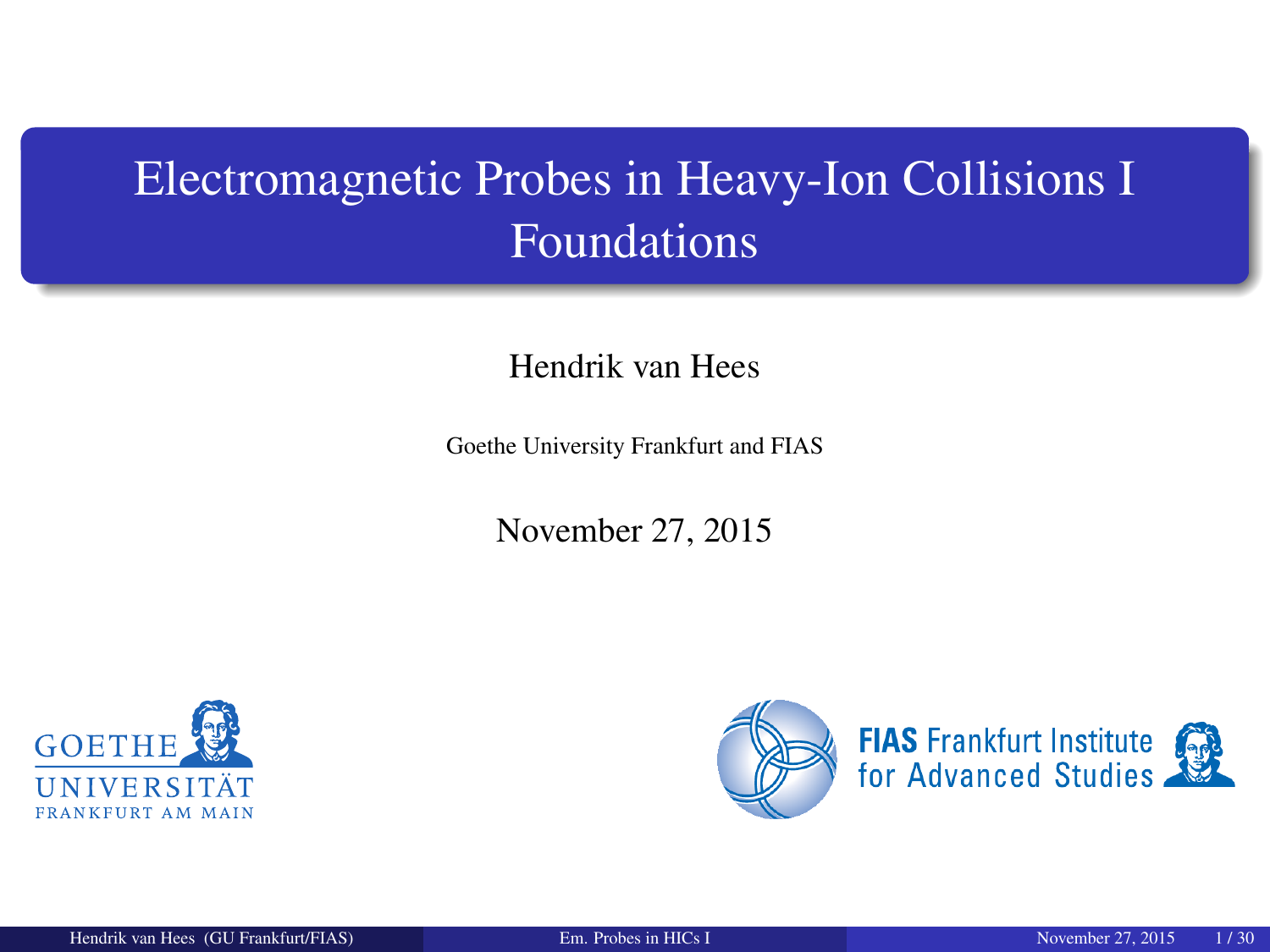#### [Plan of the lectures](#page-2-0)

- <sup>2</sup> [Electromagnetic Probes: Phenomenology](#page-3-0)
- <sup>3</sup> [QCD and its \("accidental"\) symmetries](#page-7-0)
- 4 [Strongly interacting matter: QCD/hadronic models at finite](#page-18-0)  $T, \mu$

#### **[References](#page-26-0)**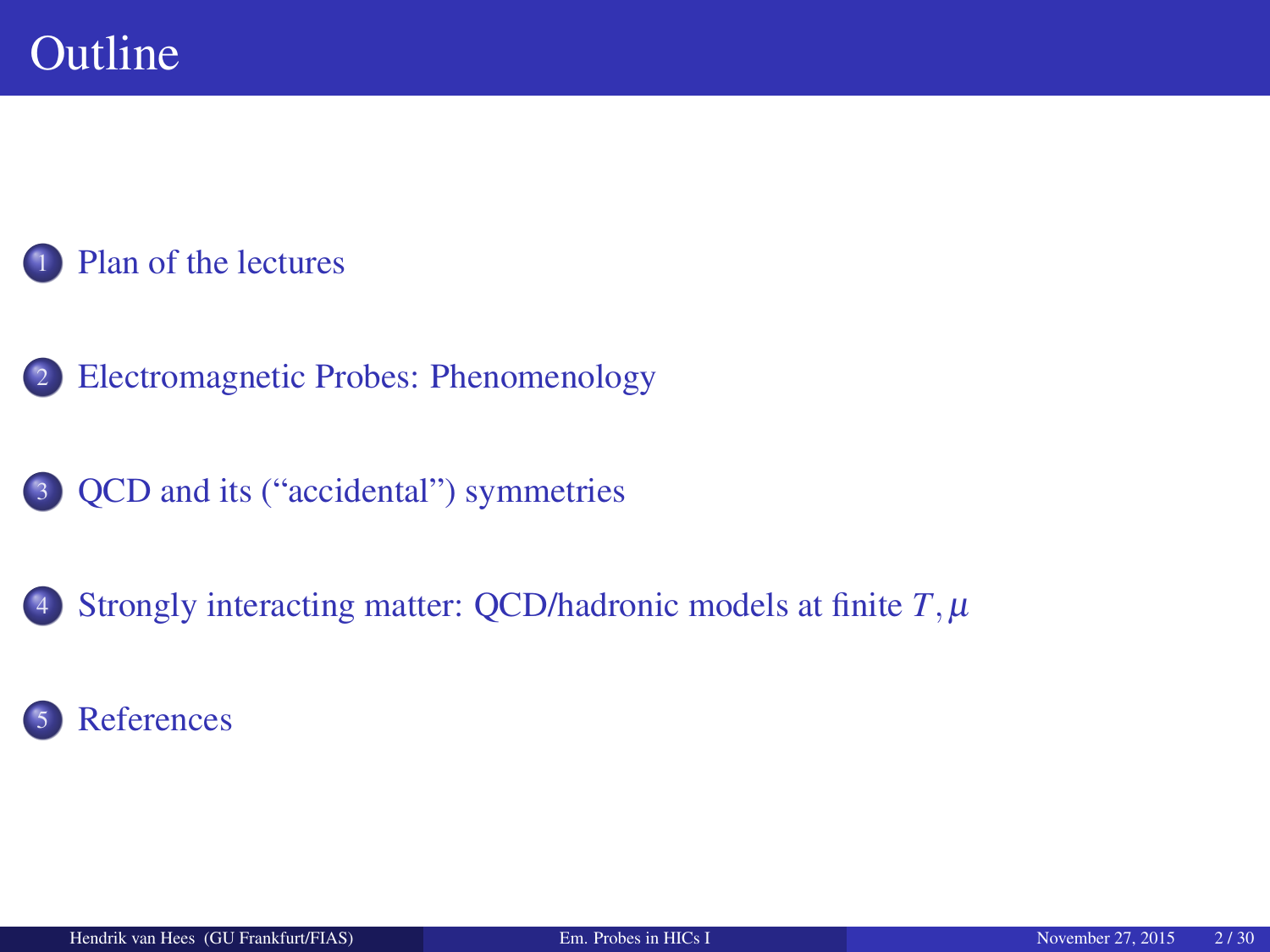#### <span id="page-2-0"></span>• Lecture I: Fundamentals

- symmetries and conservation laws in (quantum) field theory
- QCD, chiral symmetry, and the relation with electromagnetic probes
- radiation from a transparent thermal source (McLerran-Toimela formula)

#### Lecure II: Phenomenology from SIS to LHC energies

- transport and hydrodynamics
- collective flow
- e effective hadronic models for vector mesons
- dileptons at SIS (HADES), SPS (NA60), RHIC (STAR, PHENIX), FAIR, LHC
- direct photons at RHIC (STAR, PHENIX) and LHC (ALICE)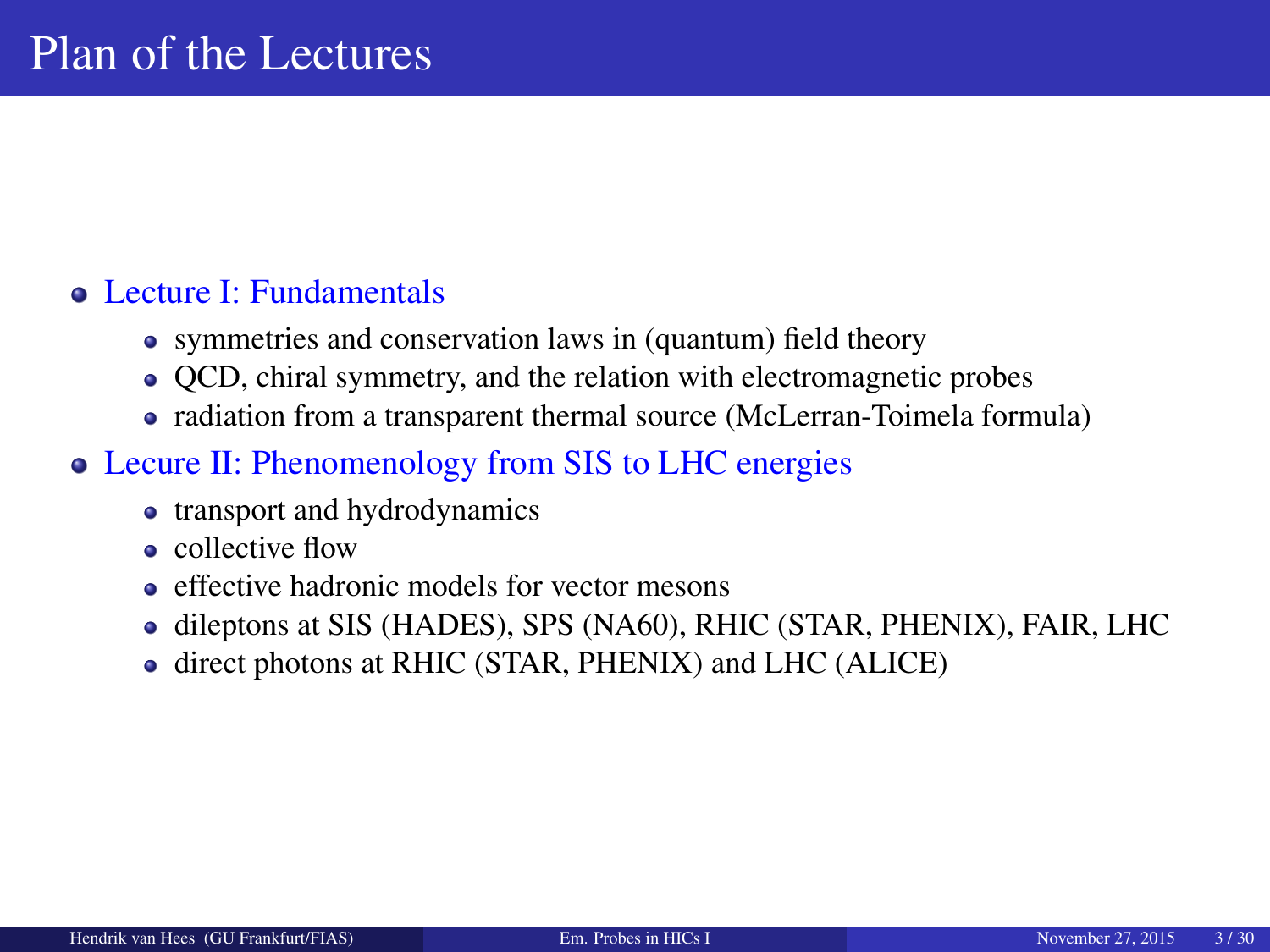# <span id="page-3-0"></span>Why Electromagnetic Probes?

- $\gamma$ ,  $\ell^{\pm}$ : only e. m. interactions
- reflect whole "history" of collision
- chance to see chiral symm. rest. directly?





Fig. by A. Drees (from  $[Row00]$ )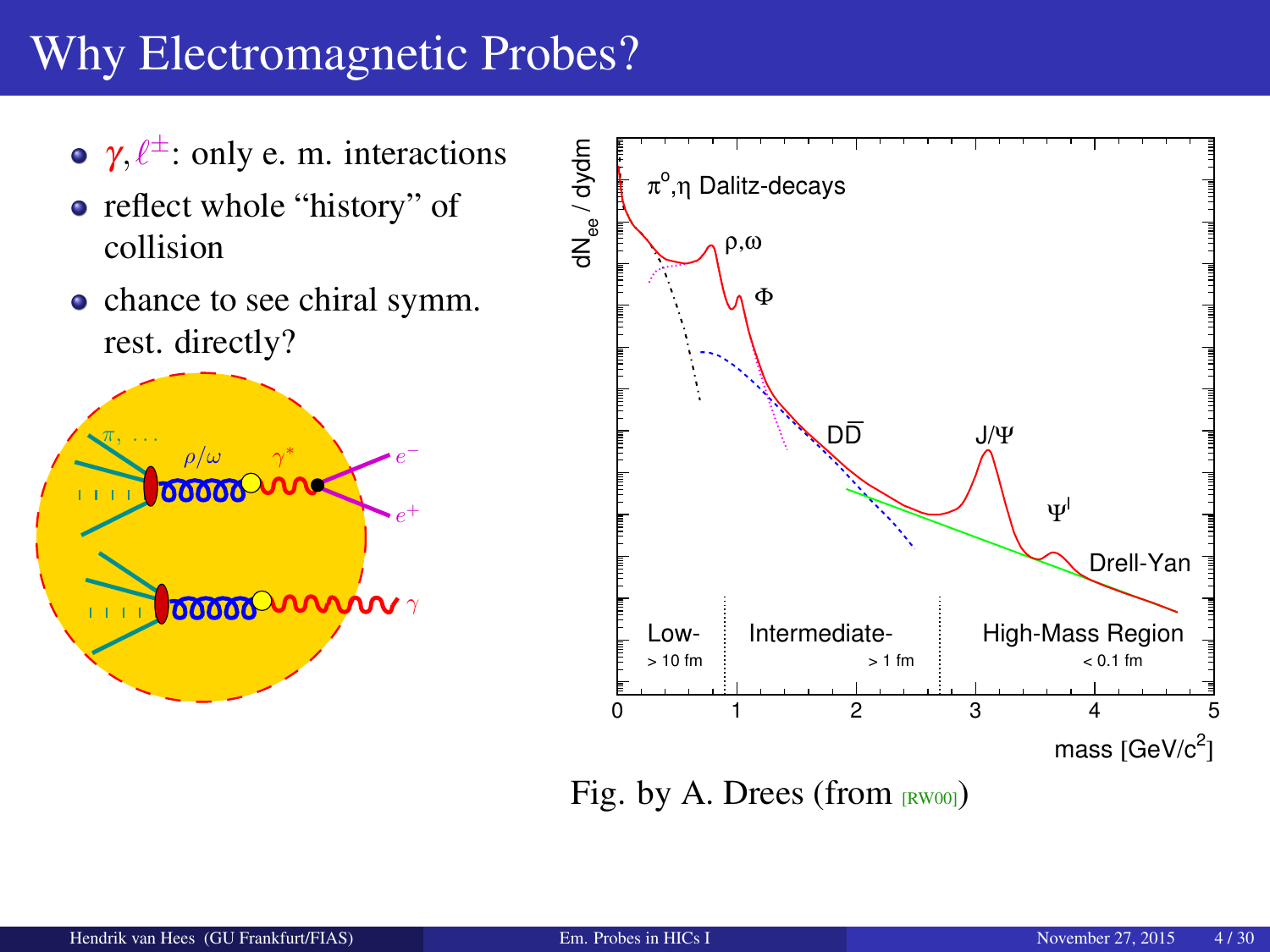# Vacuum Baseline: *e*<sup>+</sup>*e*<sup>−</sup> → hadrons



probes all hadrons with quantum numbers of  $\gamma^*$ 

• 
$$
R_{\text{QM}} = N_c \sum_{f=u,d,s} Q_f^2 = 3 \times [(2/3)^2 + (-1/3)^2 + (-1/3)^2] = 2
$$

Our aim pp  $\rightarrow \ell^+ \ell^-$ , pA  $\rightarrow \ell^+ \ell^-$ , AA  $\rightarrow \ell^+ \ell^-$  ( $\ell = e, \mu$ )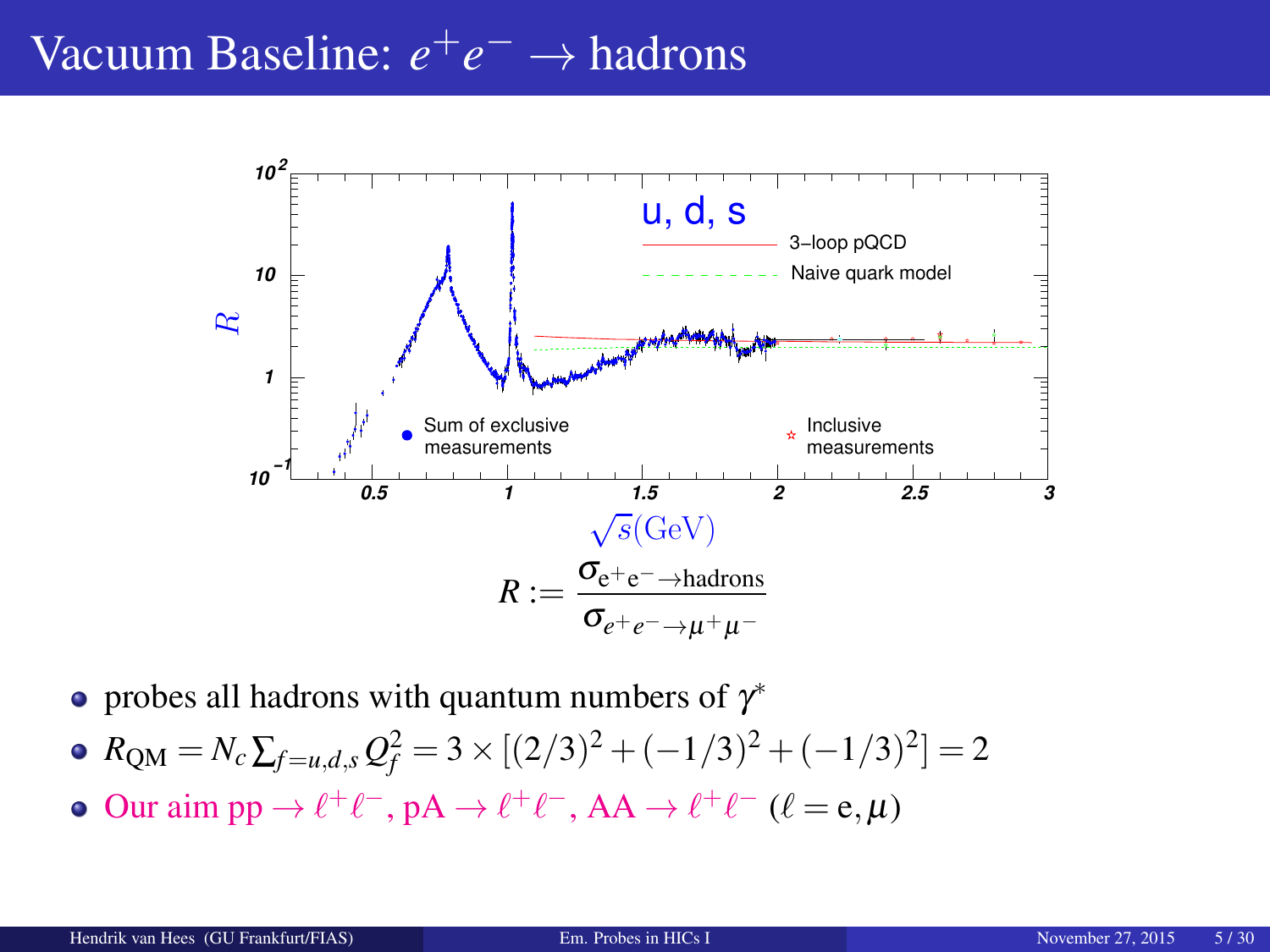# The CERES findings: Dilepton enhancement



- pp (pBe): "elementary reactions"; baseline (mandatory to understand first!)
- pA: "cold nuclear matter effects"; next step (important as baseline for other observables like " $J/\psi$  suppression")
- AA: "medium effects"; hope to learn something about in-medium properties of vector mesons, fundamental QCD properties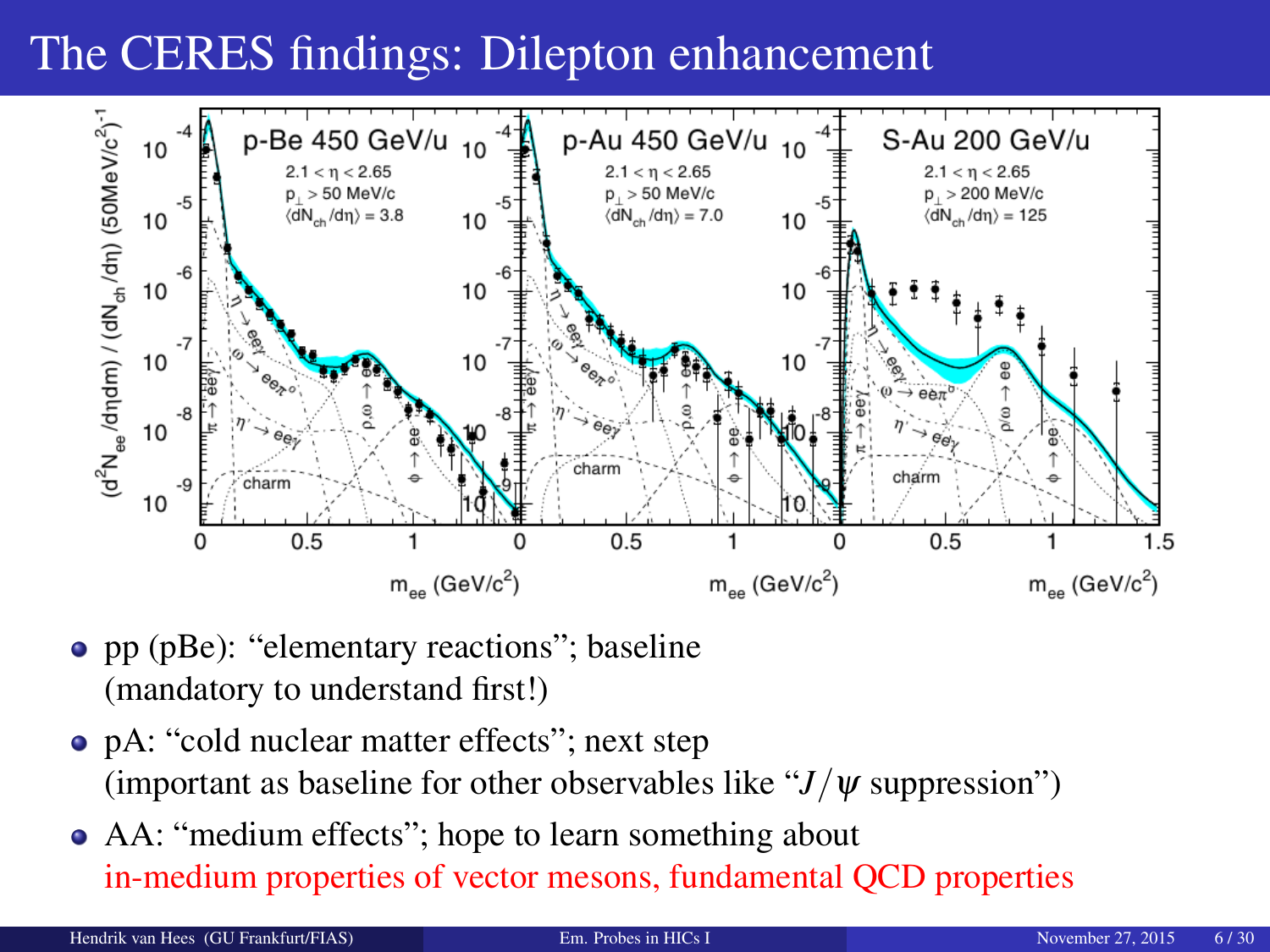#### The CERES findings: Dilepton enhancement

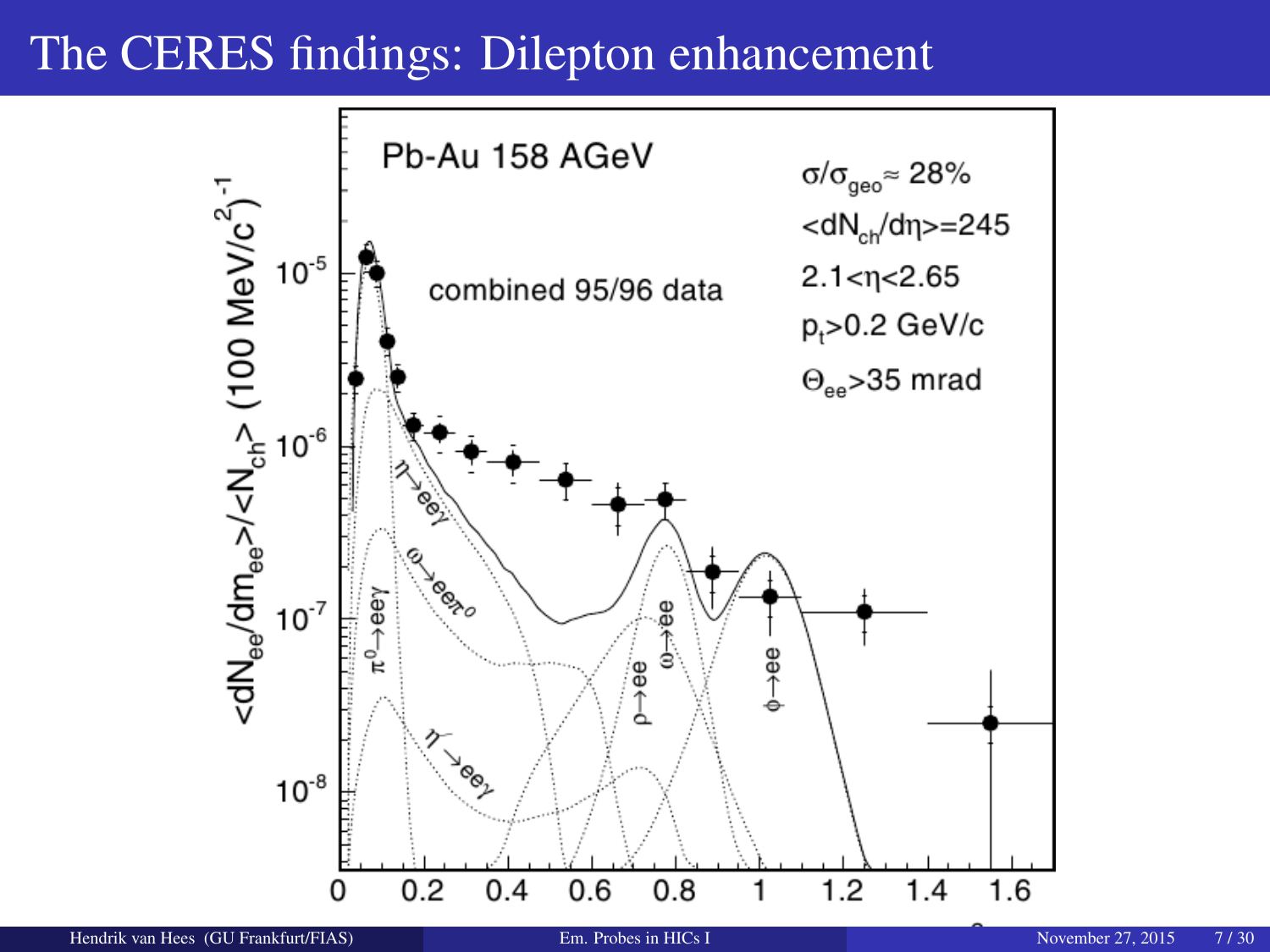# <span id="page-7-0"></span>The standard model in a nutshell: particles and forces



[graphics from <http://www.isgtw.org/spotlight/go-particle-quest-first-cern-hackfest>]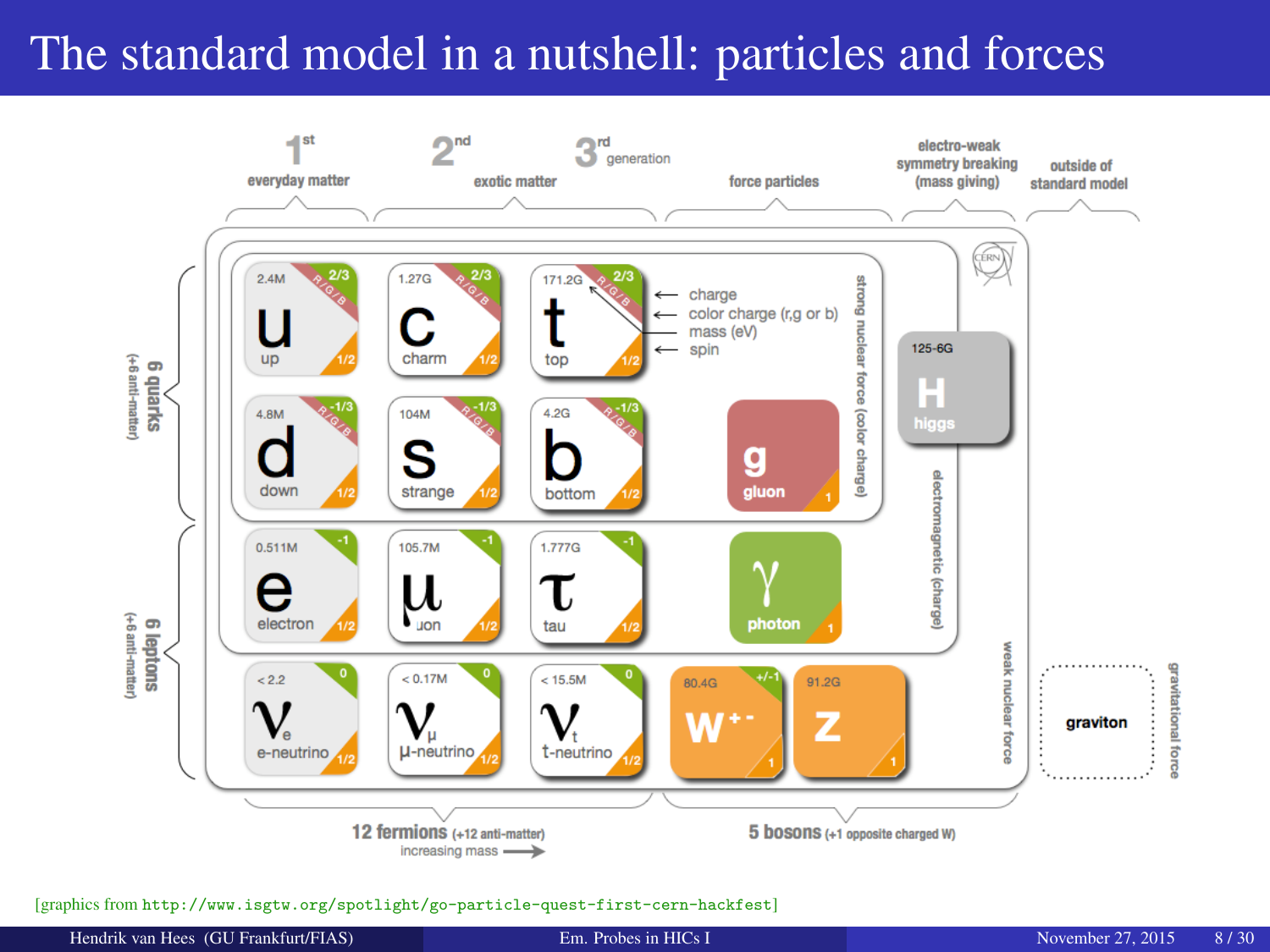### Quantum Chromodynamics: QCD

• Theory for strong interactions: QCD

$$
\mathcal{L}_{\text{QCD}} = -\frac{1}{4} F_a^{\mu\nu} F_{\mu\nu}^a + \overline{\psi} (i\rlap{/}D - \hat{M}) \psi
$$

- non-Abelian gauge group  $SU(3)_{\text{color}}$ 
	- each quark: color triplet
	- covariant derivative:  $D_{\mu} = \partial_{\mu} + ig\hat{T}_a A^a$  ( $a \in \{1, ..., 8\}$ )
	- field-strength tensor  $F^a_{\mu\nu} = \partial_\mu A^a_\nu \partial_\nu A^a_\mu gf^a{}_{bc}A^b_\mu A^c_\nu$
	- group structure constants:  $[\hat{T}^a, \hat{T}^b] = if^a{}_{bc} \hat{T}^b \hat{T}^c$ ,  $\hat{T}^a = (\hat{T}^a)^{\dagger} \in \mathbb{C}^{3 \times 3}$
- Particle content:
	- $\Psi$ : Quarks with flavor  $(u, d, c, s; t, b)$  (mass eigenstates!)
	- $\hat{M} = \text{diag}(m_u, m_d, m_s, \ldots) = \text{current quark masses}$
	- $A_{\mu}^{a}$ : gluons, gauge bosons of SU(3)<sub>color</sub>
- Symmetries
	- fundamental building block: local  $SU(3)_{\text{color}}$  symmetry
	- in light-quark sector: approximate chiral symmetry ( $\hat{M} \rightarrow 0$ )
	- dilatation symmetry (scale invariance for  $\hat{M} \rightarrow 0$ )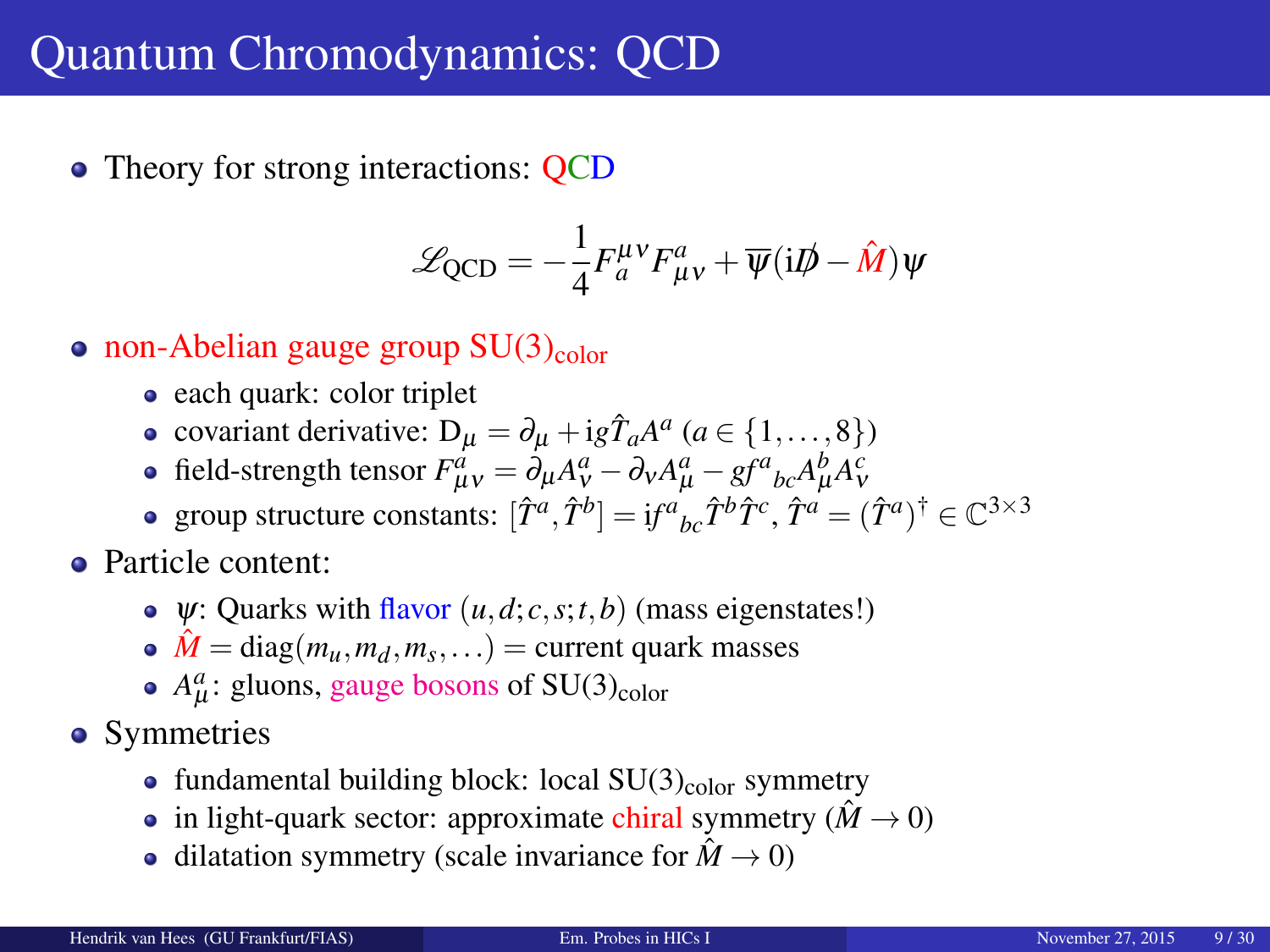# Features of QCD

- asymptotically free: at large momentum transfers  $\alpha_s = 4\pi g_s^2 \rightarrow 0$
- running from renormalization group (due to self-interactions of gluons!): Nobel prize 2004 for Gross & Wilczek, Politzer (1973)



- quarks and gluons confined in hadrons
- theoretically not fully understood (nonperturbative phenomenon!)
- need of effective hadronic models at low energies: (Chiral) symmetry!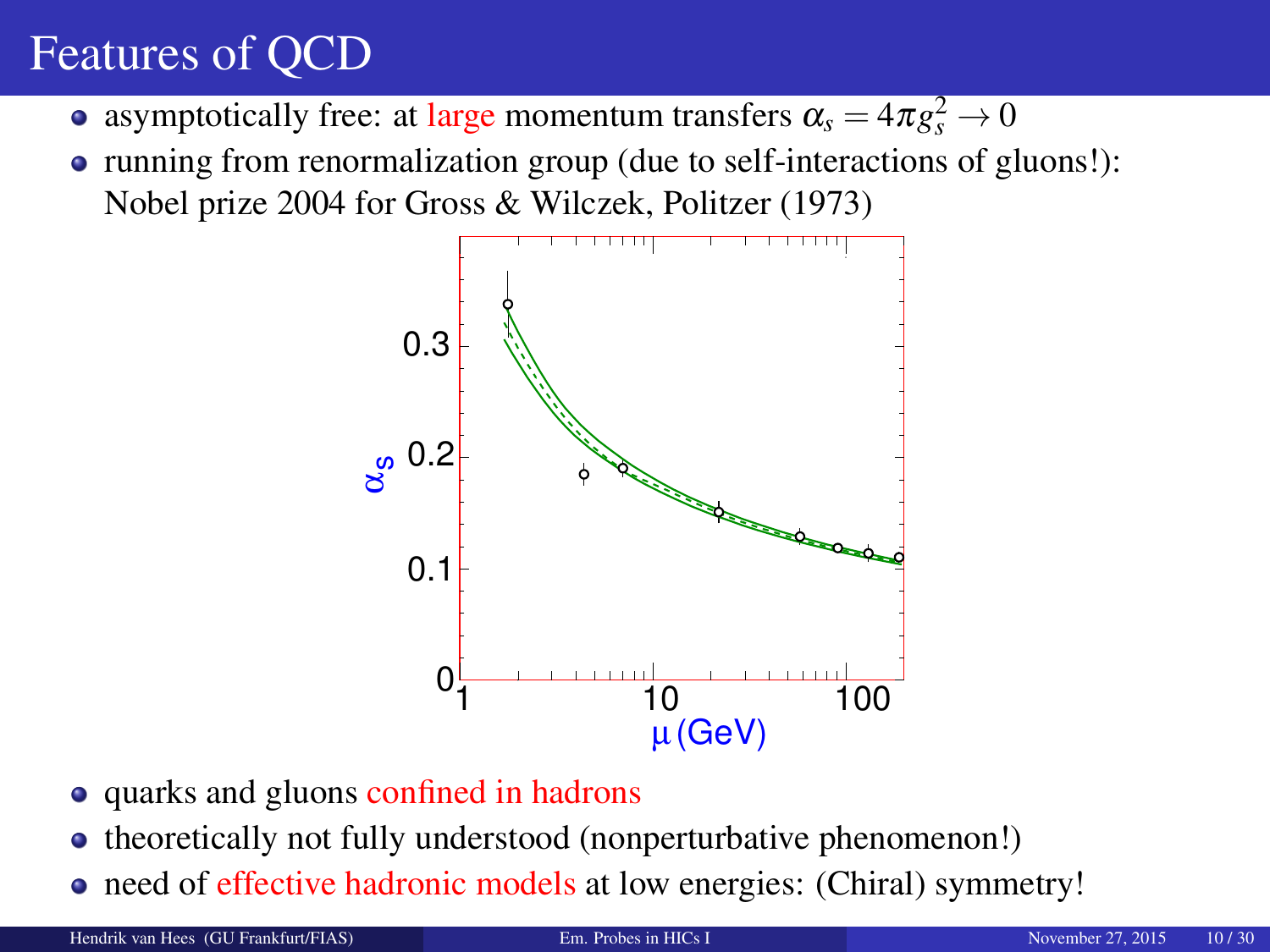# Chiral Symmetry of (massless) QCD

• Consider only light *u*, *d* quarks

• iso-spin 1/2 doublet: 
$$
\psi = \begin{pmatrix} u \\ d \end{pmatrix} = \begin{pmatrix} \psi_1 \\ \psi_2 \end{pmatrix}
$$

- NB: *ψ* has three "indices": Dirac spinor, color, flavor iso-spin!
- $\gamma$  matrices:  $\{\gamma_{\mu}, \gamma_{\nu}\} = 2\eta_{\mu\nu}\mathbb{1}, \gamma_5 := i\gamma_0\gamma_1\gamma_2\gamma_3, \gamma_5\gamma_{\mu} = -\gamma_{\mu}\gamma_5, \gamma_5^{\dagger} = \gamma_5, \gamma_5^2 = \mathbb{1}$
- Diracology of left and right-handed components

$$
\psi_L = \frac{\mathbb{1} - \gamma_5}{2} \psi = P_L \psi, \quad \psi_R = \frac{\mathbb{1} + \gamma_5}{2} \psi = P_R \psi,
$$
  
\n
$$
P_{L/R}^2 = P_{L/R}, \quad P_R P_L = P_L P_R = 0, \quad P_{L/R} \gamma_5 = \gamma_5 P_{L/R} = \mp P_{L/R}
$$
  
\n
$$
P_{L/R} \gamma_\mu = \gamma_\mu P_{R/L}, \quad \overline{P_L \psi} = \overline{\psi} P_R, \quad \overline{P_R \psi} = \overline{\psi} P_L
$$
  
\n
$$
\overline{\psi} \gamma_\mu \psi = \overline{\psi_L} \gamma_\mu \psi_L + \overline{\psi_R} \gamma_\mu \psi_R, \quad \overline{\psi} \psi = \overline{\psi_L} \psi_R + \overline{\psi_R} \psi_L
$$

$$
\bullet \ \overline{\psi} := \psi^{\dagger} \gamma_0, \overline{\gamma_5 \psi} = \psi^{\dagger} \gamma_5^{\dagger} \gamma_0 = -\overline{\psi} \gamma_5
$$

• in the massless limit  $(m_u = m_d = 0)$ 

$$
\mathscr{L}_{u,d}=\overline{\psi}i\rlap{\,/}D\psi=\overline{\psi_L}i\rlap{\,/}D\psi_L+\overline{\psi_R}i\rlap{\,/}D\psi_R
$$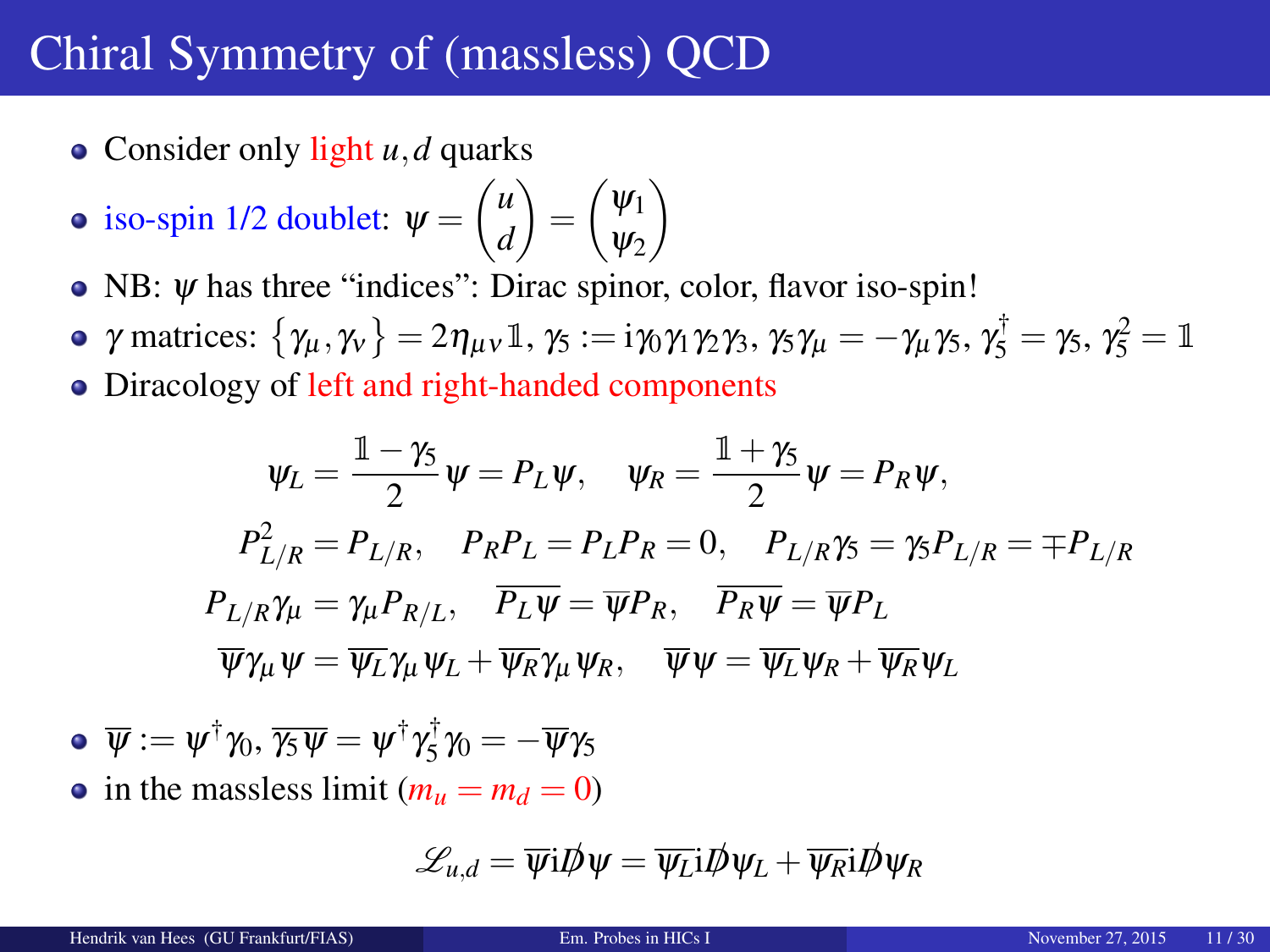# Chiral Symmetry

- in the massless limit  $(m_u = m_d = 0)$
- a lot of global chiral symmetries:
	- change of independent phases for left and right components:

$$
\psi_L(x) \to \exp(i\phi_L)\psi_L(x), \quad \psi_R(x) \to \exp(i\phi_R)\psi_R(x)
$$

- symmetry group  $U(1)_L \times U(1)_R$
- independent "iso-spin rotations"

$$
\psi_L(x) \to \exp(i\vec{\alpha}_L \cdot \vec{T}) \psi_L(x), \quad \psi_R(x) \to \exp(i\vec{\alpha}_R \cdot \vec{T}) \psi_R(x)
$$

•  $\vec{T} = \vec{\tau}/2$ ,  $\vec{\tau}$ : Pauli matrices; symmetry group  $SU(2)_L \times SU(2)_R$ 

• alternative notation scalar-pseudoscalar phases/iso-spin rotations

$$
\psi \to \exp(i\phi_s)\psi, \quad \psi \to \exp(i\gamma_s\phi_a)\psi \n\psi \to \exp(i\vec{\alpha}_V \cdot \vec{T})\psi, \quad \psi \to \exp(i\gamma_s\vec{\alpha}_A \cdot \vec{T})\psi
$$

 $\bullet$  U(1)<sub>s</sub> and SU(2)<sub>V</sub> are subgroups that are symmetries even if  $m_u = m_d \neq 0 \Rightarrow$ Heisenberg's iso-spin symmetry!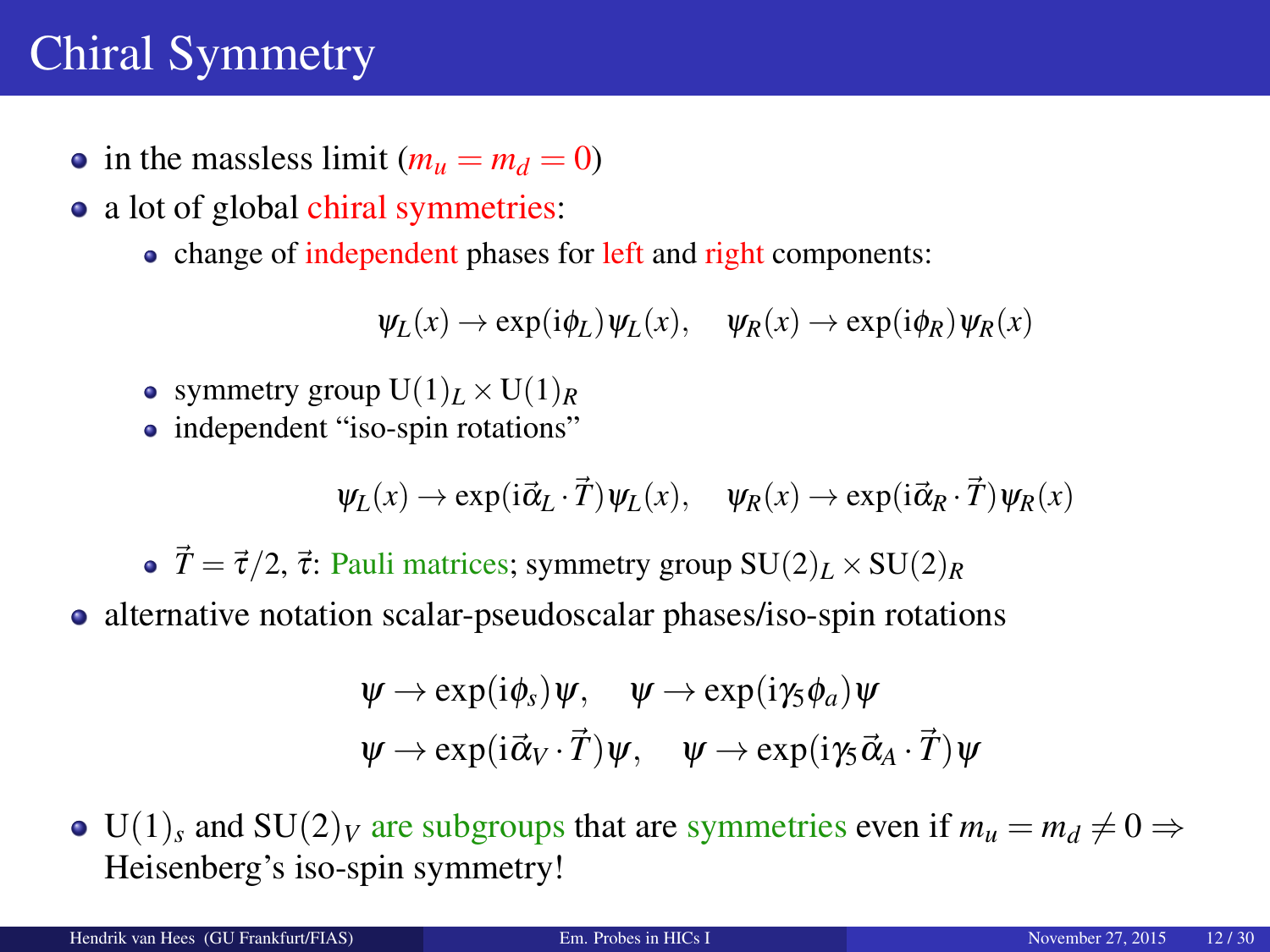- $\bullet$  based on [\[Koc97,](#page-27-0) [Sch03,](#page-28-1) [Din11\]](#page-26-1)
- Noether: each global symmetry leads to a conserved quantity
- from chiral symmetries

$$
\begin{aligned}\nj_s^\mu &= \overline{\psi} \gamma^\mu \psi, \quad j_a^\mu = \overline{\psi} \gamma^\mu \gamma_5 \psi, \\
\overline{j}_V^\mu &= \overline{\psi} \gamma^\mu \overline{T} \psi, \quad \overline{j}_A^\mu = \overline{\psi} \gamma^\mu \gamma_5 \overline{T} \psi\n\end{aligned}
$$

- Link to mesons: Build Lorentz-invariant objects with corresponding quantum numbers
	- $\bullet$   $\sigma$ :  $\overline{\Psi}\Psi$  (scalar and iso-scalar)
	- $\pi$ 's: i $\overline{\psi}$ *T* $\gamma$ <sub>5</sub> $\psi$  (pseudoscalar and iso-vector)
	- $ρ's: \overline{\psi} \gamma_\mu \vec{T} \psi$  (vector and iso-vector)
	- $a_1$ 's:  $\overline{\psi}\gamma_\mu\gamma_5 \overline{T}\psi$  (axialvector and iso-axialvector)
- in nature:  $\sigma$  and  $\pi$ 's;  $\rho$ 's and  $a_1$ 's do not have same mass!
- reason: OCD ground state not symmetric under pseudoscalar and pseudovector trafos since  $\langle vac | \overline{\psi}\psi | vac \rangle \neq 0$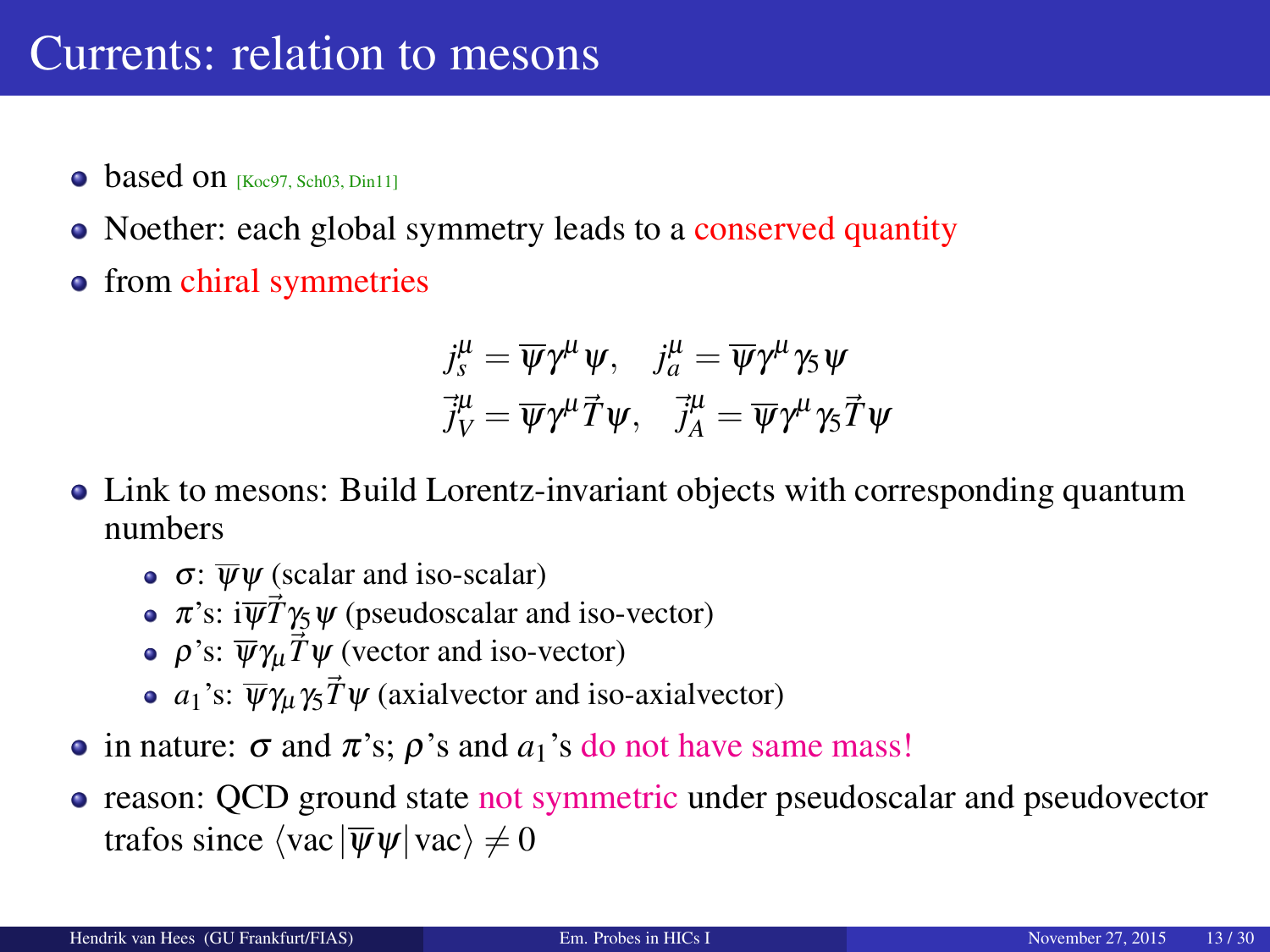# Spontaneous symmetry breaking

- spontaneously broken symmetry: ground state not symmetric
- vacuum necessarily degenerate
- vacuum invariant under scalar and vector transformations:  $U(1)_L \times U(1)_R$ broken to  $\mathrm{U}(1)_s$ ;  $\mathrm{SU}(2)_L \times \mathrm{SU}(2)_R$  broken to  $\mathrm{SU}(2)_V$
- for each broken symmetry massless scalar Goldstone boson
- there are three pions which are very light compared to other hadrons (finite) masses due to explicit breaking through  $m_u$ ,  $m_d$ !)
- but no pseudoscalar isoscalar light particle! ( $m_n \simeq 548$  MeV)
- reason:  $U(1)$ <sub>*a*</sub> anomaly
	- axialscalar symmetry does not survive quantization!
	- good for explanation of correct decay rate for  $\pi_0 \rightarrow \gamma \gamma$
	- axialscalar current not conserved  $\partial_\mu j_a^\mu = 3/8 \alpha_s \varepsilon^{\mu\nu\rho\sigma} G^a_{\mu\nu} G^a_{\rho\sigma}$
- explicit breaking due to quark masses
	- can be treated perturbatively  $\Rightarrow$  chiral perturbation theory
	- axial-vector current only approximately conserved  $\Rightarrow$  PCAC
	- a lot of low-energy properties of hadrons derivable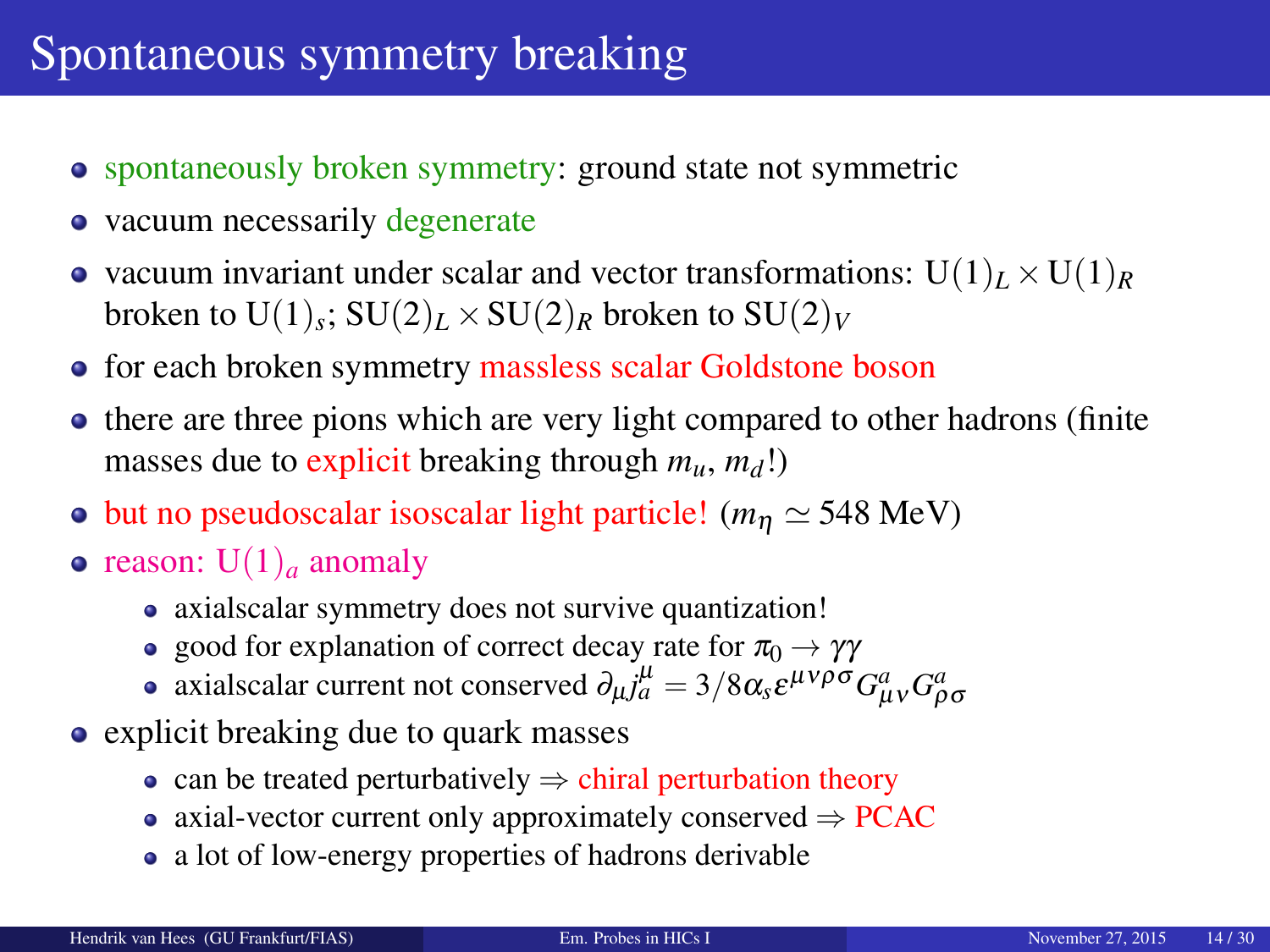# The minimal linear  $\sigma$  model

- chiral symmetry realized by SO(4): meson fields  $\phi \in \mathbb{R}^4$
- describes  $\sigma$  and pions  $(\pi^{\pm}, \pi^0)$

$$
\mathscr{L}_{\chi\text{limit}} = \frac{1}{2} (\partial_{\mu} \phi)(\partial^{\mu} \phi) - V(\phi) = \frac{1}{2} (\partial_{\mu} \phi)(\partial^{\mu} \phi) - \frac{\lambda}{4} (\phi^2 - f_{\pi}^2)^2
$$

• spontaneous symmetry breaking: mexican-hat potential



- doesn't cost energy to excite field in direction of the rim
	- ⇒ massless Nambu-Goldstone bosons (pions)
- vacuum expectation value  $\langle \phi^0 \rangle = f_\pi \neq 0$
- symmetry spontaneously broken from  $SO(4)$  to  $SO(3)<sub>V</sub>$
- particle spectrum: 4 field-degrees of freedom  $\Rightarrow$  vacuum inv. 3-dim SO(3)
	- $\Rightarrow$  3 massless pions  $\Rightarrow$  4 3 = 1 massive  $\sigma$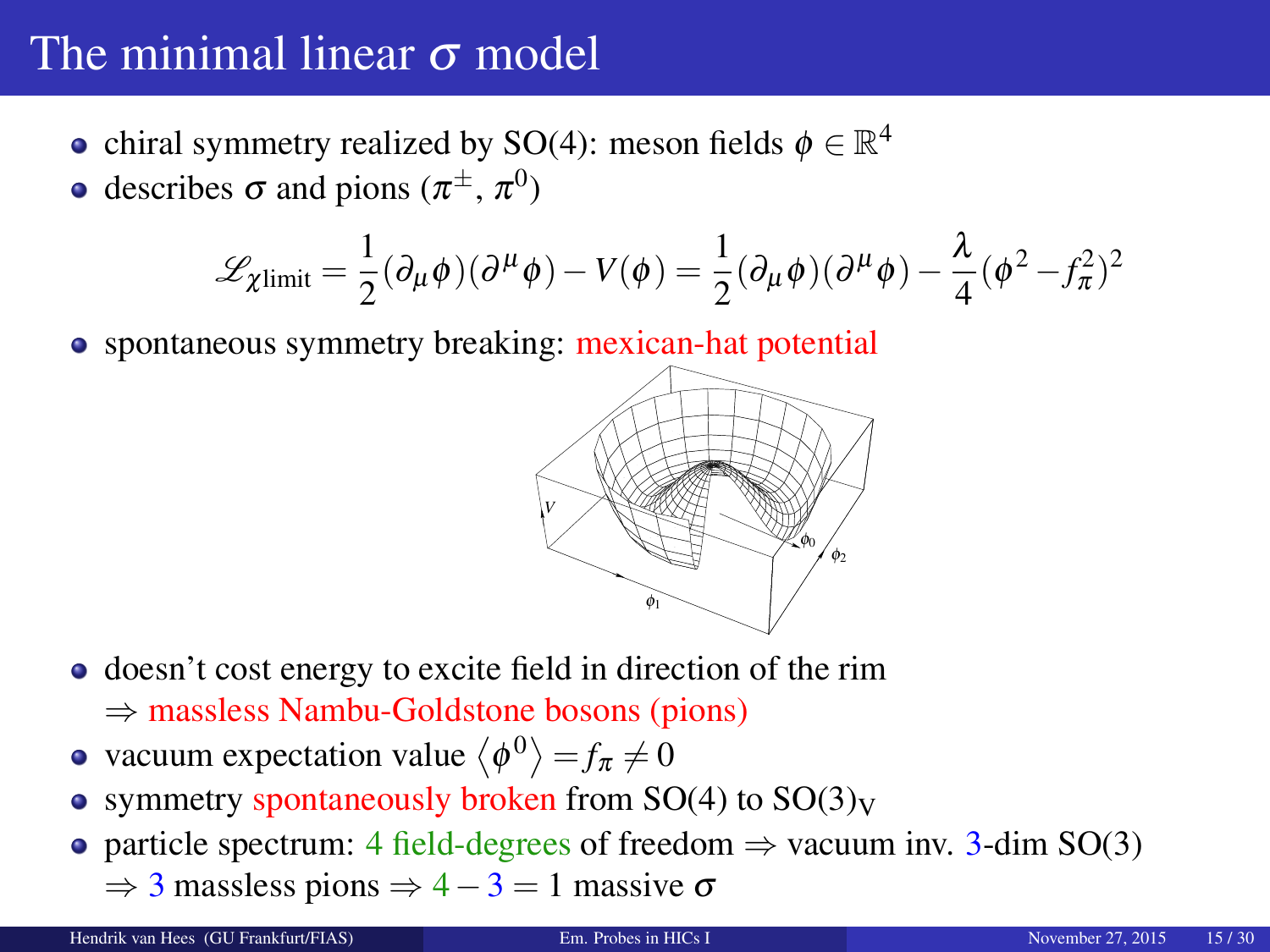- explicit *χ*-symmetry breaking due to  $m_{\text{quark}}$ :  $m_\pi \simeq 140 \text{ MeV}$
- Gell-Mann-Oakes-Renner relation:  $m_{\pi}^2 f_{\pi}^2 = -m \langle \overline{q} q \rangle$
- vector (isospin) symmetry only fulfilled for  $m_u = m_d$
- in reality:  $m_u \approx 1.7$ -3.3 MeV,  $m_d \approx 4.1$ -3.3MeV
- $\bullet$  isospin symmetry as strongly broken as  $\chi$  symmetry!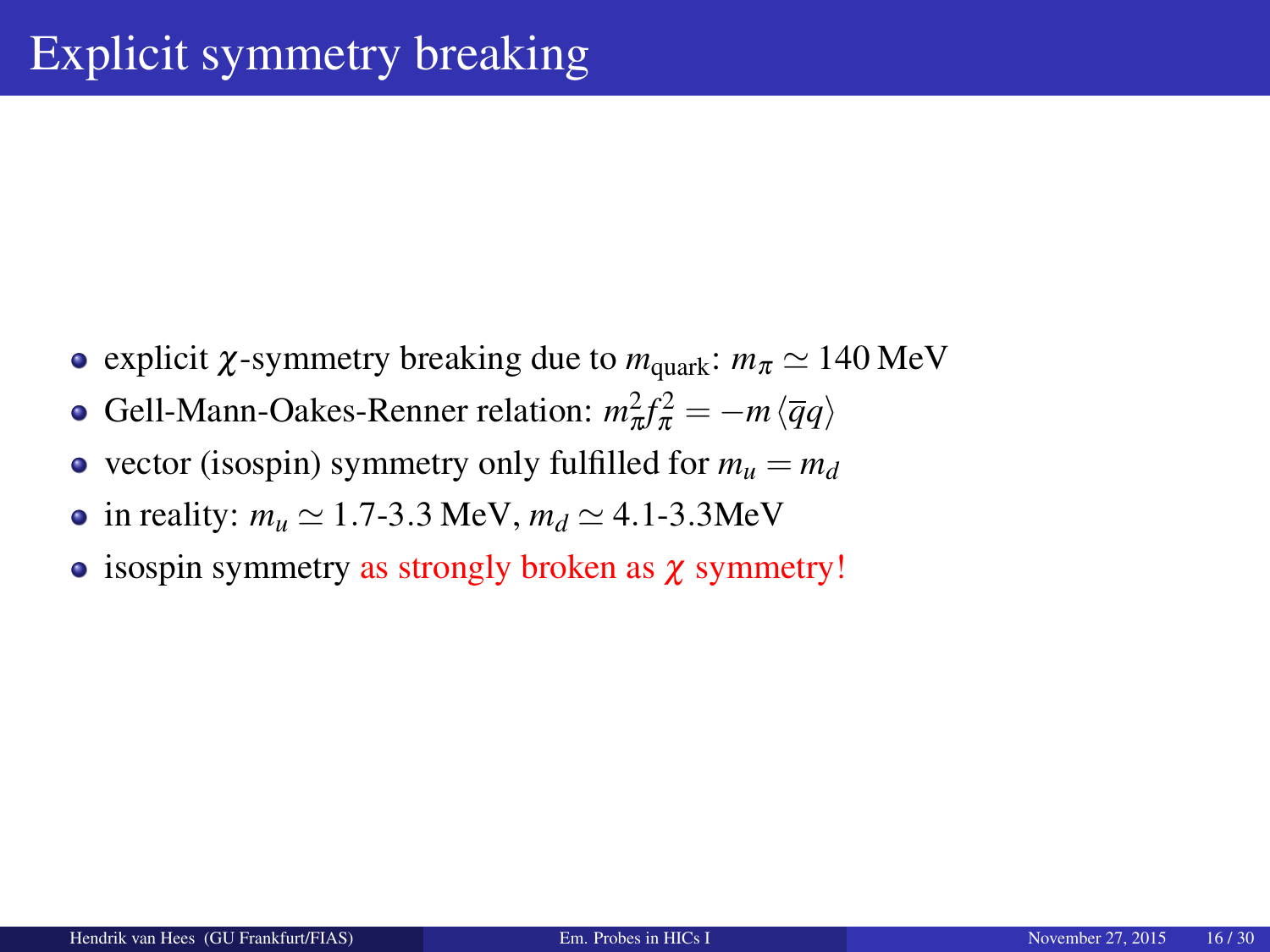### Most accurate experiment related to *χSB*

- weak decay  $\tau \to v_\tau + n \cdot \pi$
- weak interactions: Quantum-Flavor Dynamics (QFD)
- QFD = Glashow-Salam-Weinberg model (Nobel 1979) + Higgs, Englert (Nobel 2013) et al
- charged currents  $\sim j_V^{\mu} j_A^{\mu}$
- *n* even: must go through vector current *n* odd: must go through axialvector current

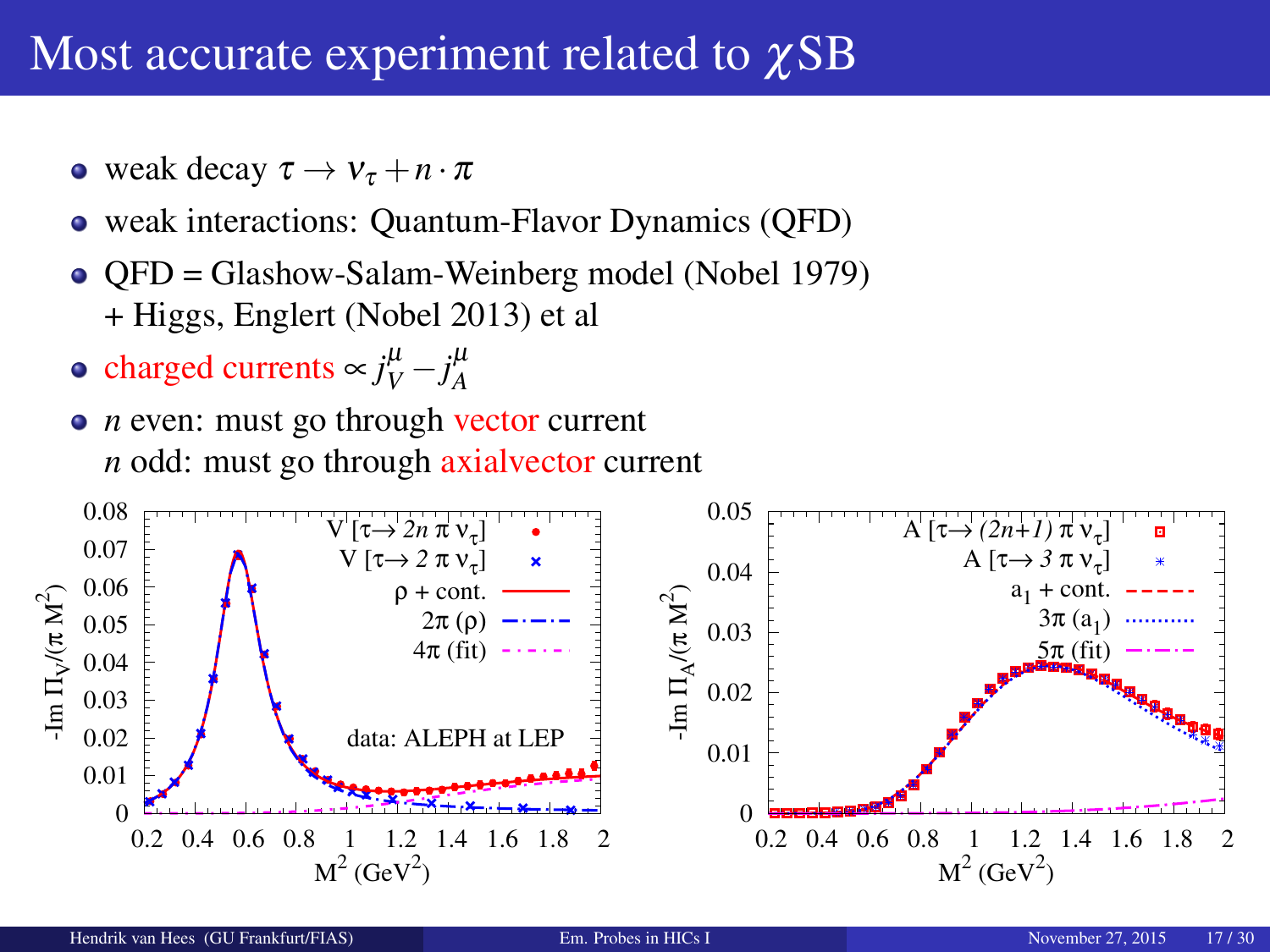# Phenomenology from Chiral Symmetry

- Use (approximate) chiral symmetry to build effective models
- Ward identities
	- $\text{PCAC: } \left\langle 0 \left| \partial^{\mu} j_{A\mu}^{k} \right| \pi^{j}(\vec{k}) \right\rangle = \text{i} F_{\pi}^{2} m_{\pi}^{2} \delta^{kj}$
	- $m_{\pi}^2 F_{\pi}^2 = -(m_u + m_d) \langle 0 | \overline{u}u | 0 \rangle$ (Gell-Mann-Oakes-Renner relation)
- Spontaneous breaking causes splitting of chiral partners:

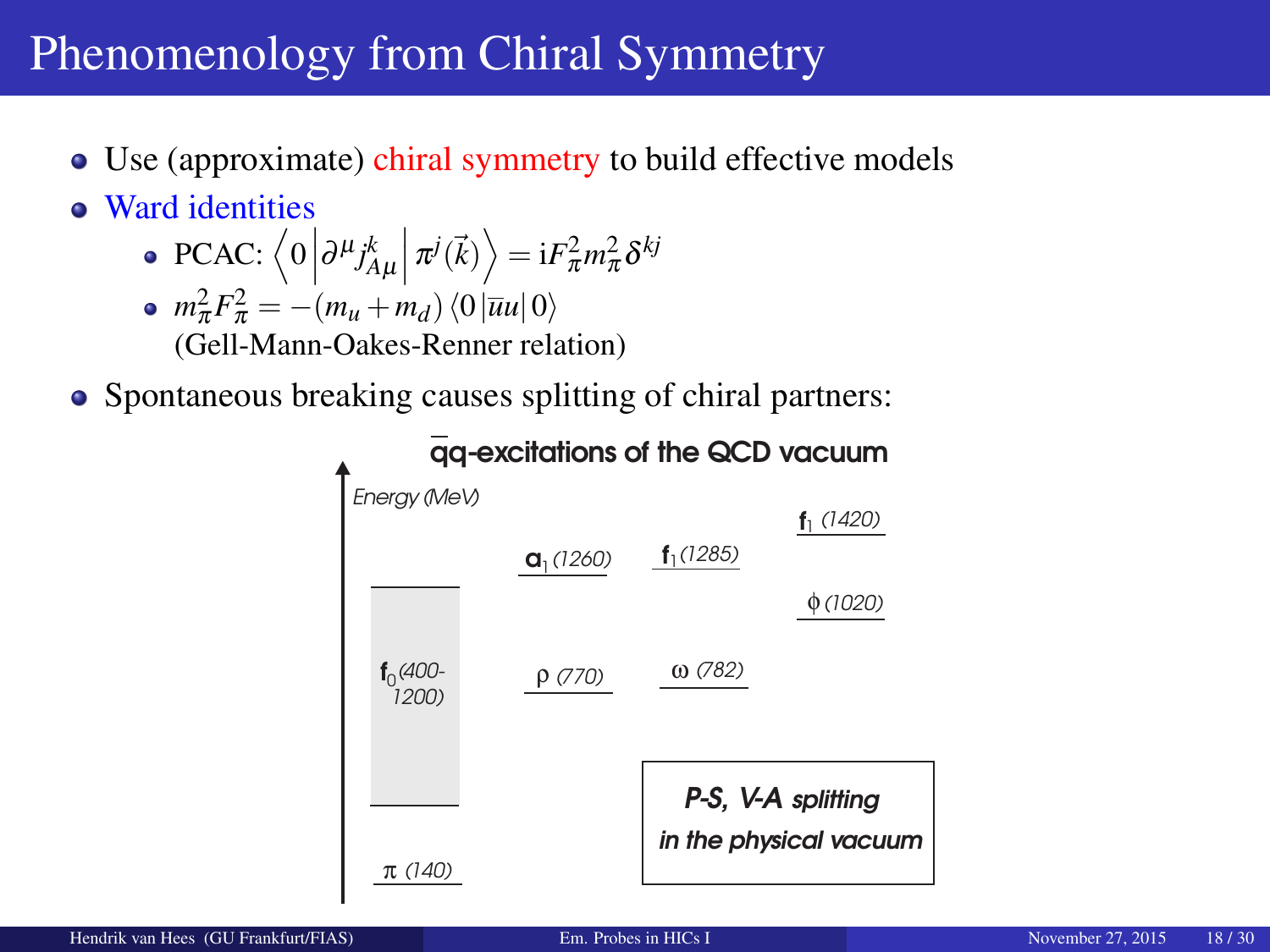#### <span id="page-18-0"></span>Finite Temperature/Density: Idealized theory picture

 $\phi$  partition sum: *Z*(*V*,*T*, μ<sub>*q*</sub>,  $\Phi$ ) = Tr{exp[−(H[ $\Phi$ ] − μ<sub>*q*</sub>N</sub>)/*T*]}



[\[CSHY85,](#page-26-2) [Lv87,](#page-27-1) [LeB96,](#page-27-2) [KG06\]](#page-27-3)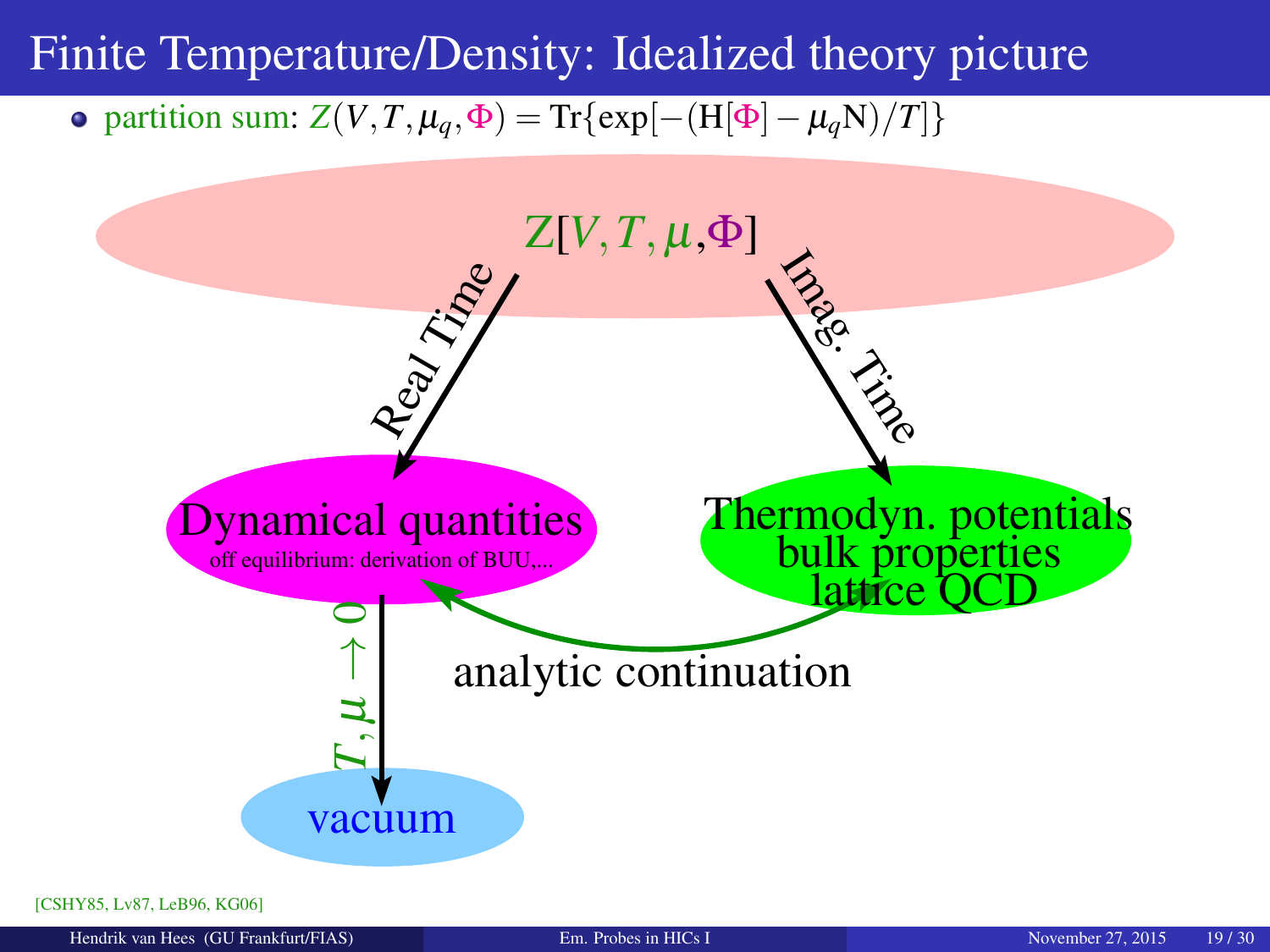- Asymptotic freedom
	- quark condensate melts at high enough temperatures/densities
- all bulk properties from partition sum:

$$
Z(V,T,\mu_q) = \text{Tr}\{\exp[-(\text{H}-\mu_q\text{N})/T]\}
$$

- Free energy:  $\Omega = -\frac{T}{V} \ln Z = -P$
- Quark condensate:  $\langle \overline{\psi}_q \psi_q \rangle_{T,\mu_q} = \frac{V}{T} \frac{\partial P}{\partial m_q}$
- Lattice QCD (at  $\mu_a = 0$ )
	- chiral symmetry  $\Leftrightarrow \langle \overline{\psi} \psi \rangle$
	- deconfinement transition  $\Leftrightarrow$  Polyakov Loop tr $\left\langle P \exp(\mathrm{i} \int_0^\beta \mathrm{d} \tau A^0) \right\rangle$
	- Chiral symmetry restoration and deconfinement transition at same *Tc*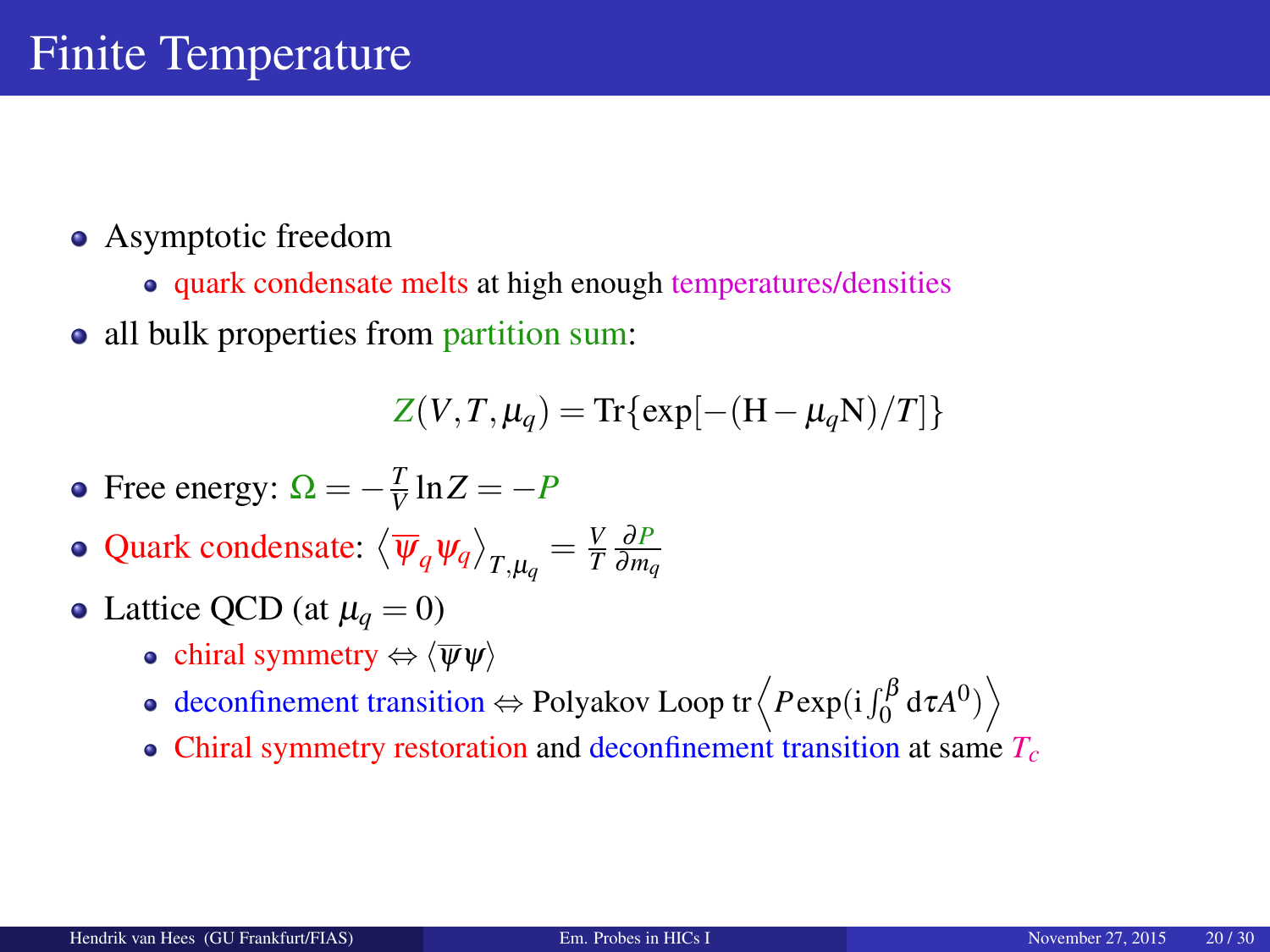### Vector-Axialvector Mixing in the Medium

- in the medium: vector-axialvector currents mix
- due to thermal pions
- $\bullet$  possible mechanism for  $\gamma$ SR!
- in low-density/temperature approximation: model independent
- **See** [\[DEI90a,](#page-26-3) [DEI90b,](#page-26-4) [UBW02,](#page-29-1) [SYZ96,](#page-28-2) [SYZ97\]](#page-28-3)

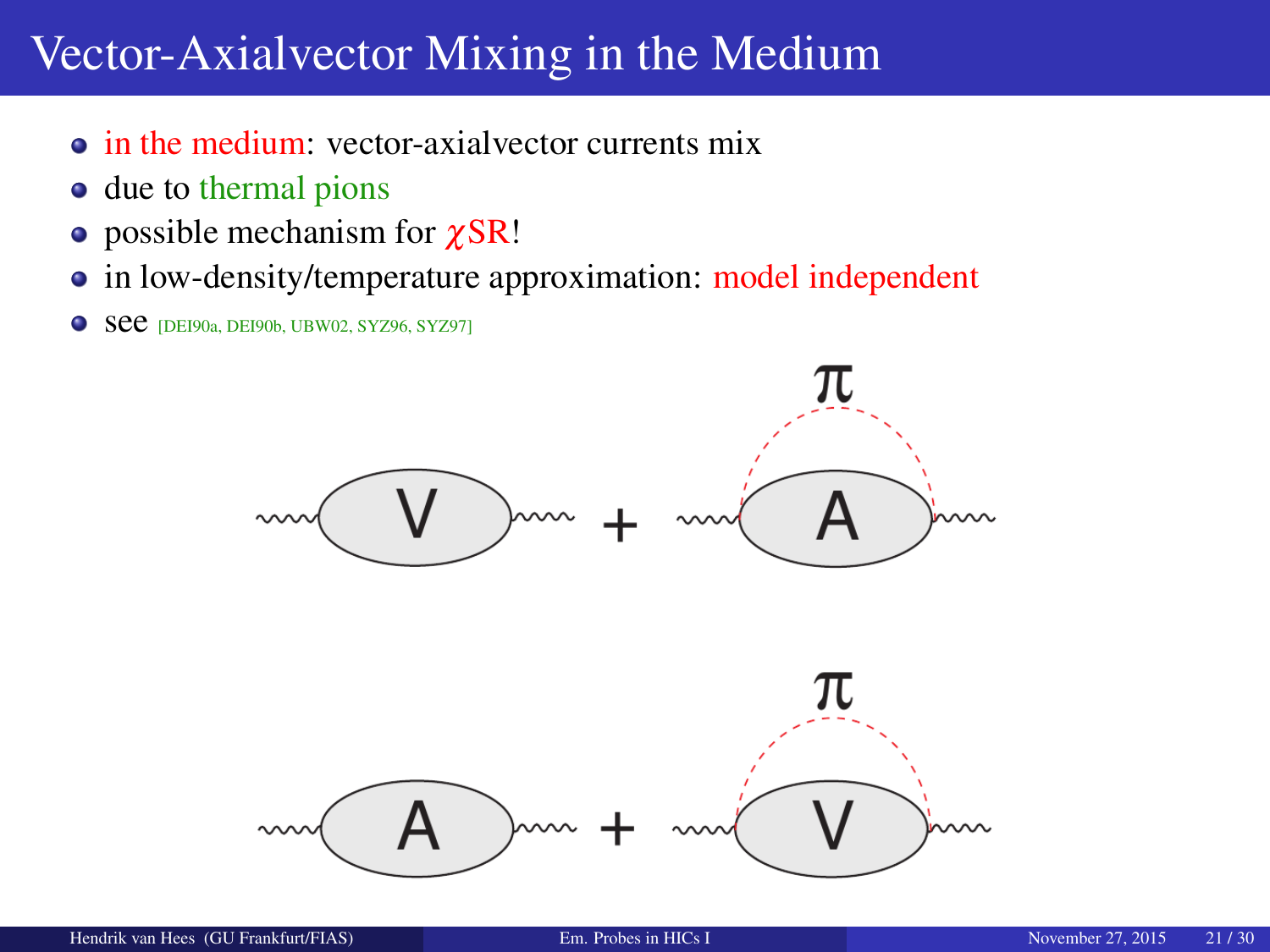# The QCD Phase Diagram

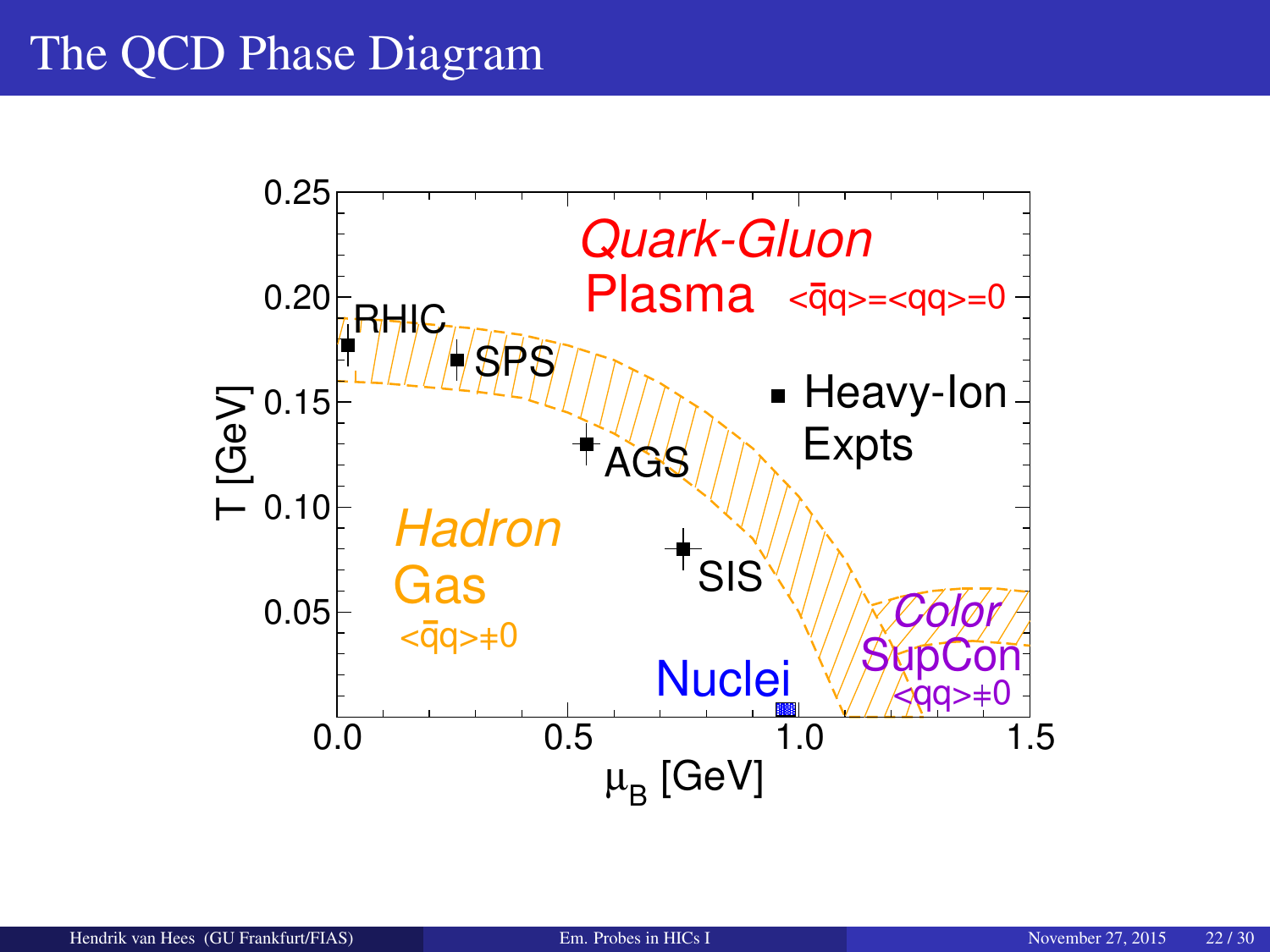#### • only penetrating probe

- leptons and photons leave hot and dense fireball unaffected
- they are produced during the entire fireball evolution
- dileptons provide information on in-medium spectral properties of hadrons
- theoretical challenge
	- need an understanding of OCD medium at all stages of its evolution ⇒ transport models, hydrodynamics
	- need to identify all sources of dileptons and photons
	- perturbative QCD not applicable
		- ⇒ non-perturbative QCD, effective hadronic models
	- evaluate dilepton and photon rates  $\Rightarrow$  OFT at finite *T* and  $\mu_B$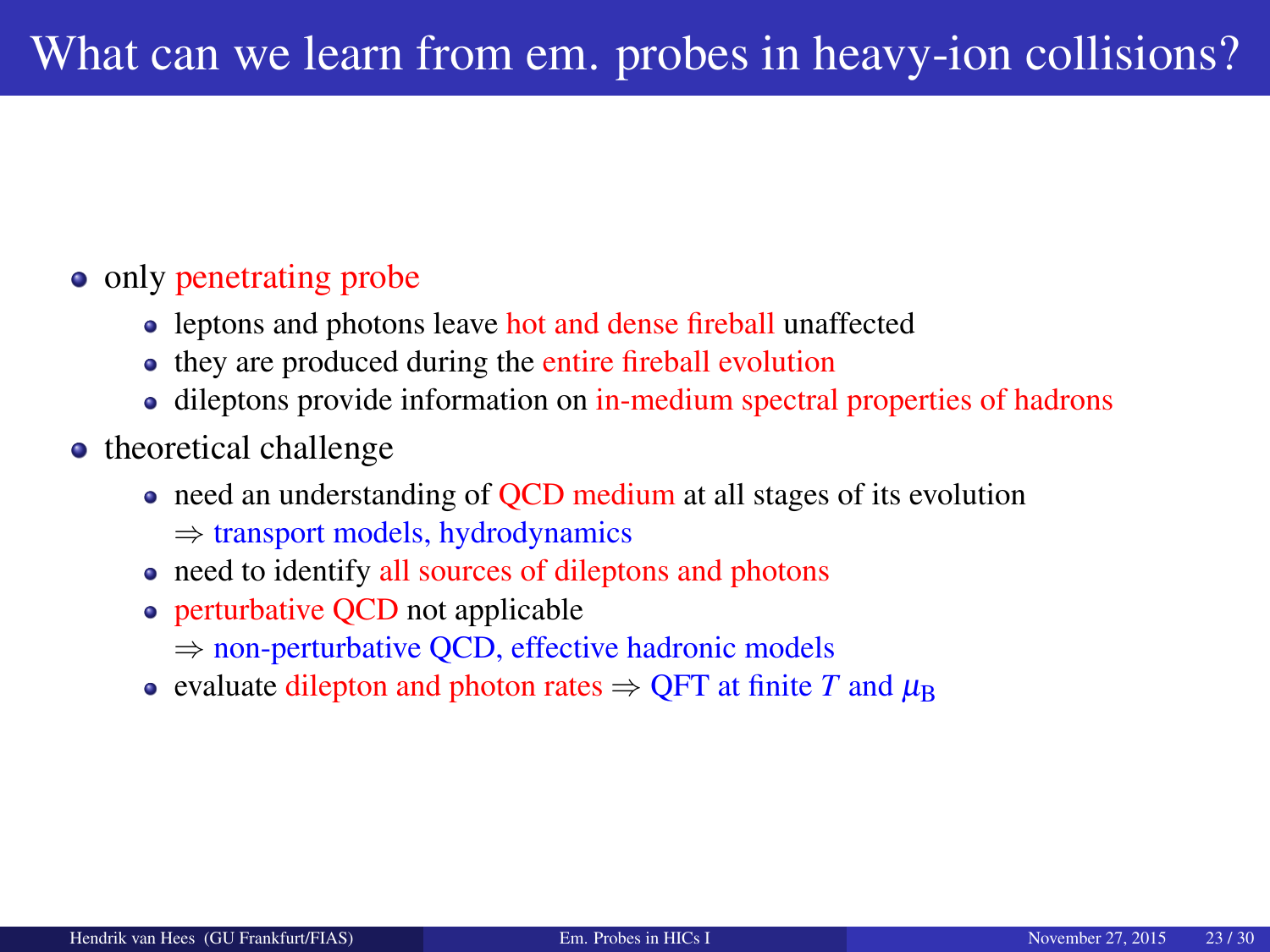### Vector Mesons and electromagnetic Probes

- photon and dilepton thermal emission rates given by same electromagnetic-current-correlation function ( $J_\mu = \sum_f Q_f \overline{\psi_f} \gamma_\mu \psi_f$ )
- McLerran-Toimela formula

$$
\Pi_{\mu\nu}^{\leq}(q) = \int d^4x \exp(iq \cdot x) \left\langle J_{\mu}(0)J_{\nu}(x) \right\rangle_T = -2n_B(q_0) \operatorname{Im} \Pi_{\mu\nu}^{(\text{ret})}(q)
$$

$$
q_0 \frac{dN_{\gamma}}{d^4x d^3 \vec{q}} = -\frac{\alpha_{\text{em}}}{2\pi^2} g^{\mu\nu} \operatorname{Im} \Pi_{\mu\nu}^{(\text{ret})}(q, u) \Big|_{q_0 = |\vec{q}|} f_B(p \cdot u)
$$

$$
\frac{dN_{e^+e^-}}{d^4x d^4 k} = -g^{\mu\nu} \frac{\alpha^2}{3q^2 \pi^3} \operatorname{Im} \Pi_{\mu\nu}^{(\text{ret})}(q, u) \Big|_{q^2 = M_{e^+e^-}^2} f_B(p \cdot u)
$$

- manifestly Lorentz covariant (dependent on four-velocity of fluid cell, *u*)
- to lowest order in  $\alpha$ :  $4\pi\alpha\Pi_{\mu\nu} \simeq \Sigma_{\mu\nu}^{(\gamma)}$
- $\bullet$  derivable from underlying thermodynamic potential,  $\Omega$ !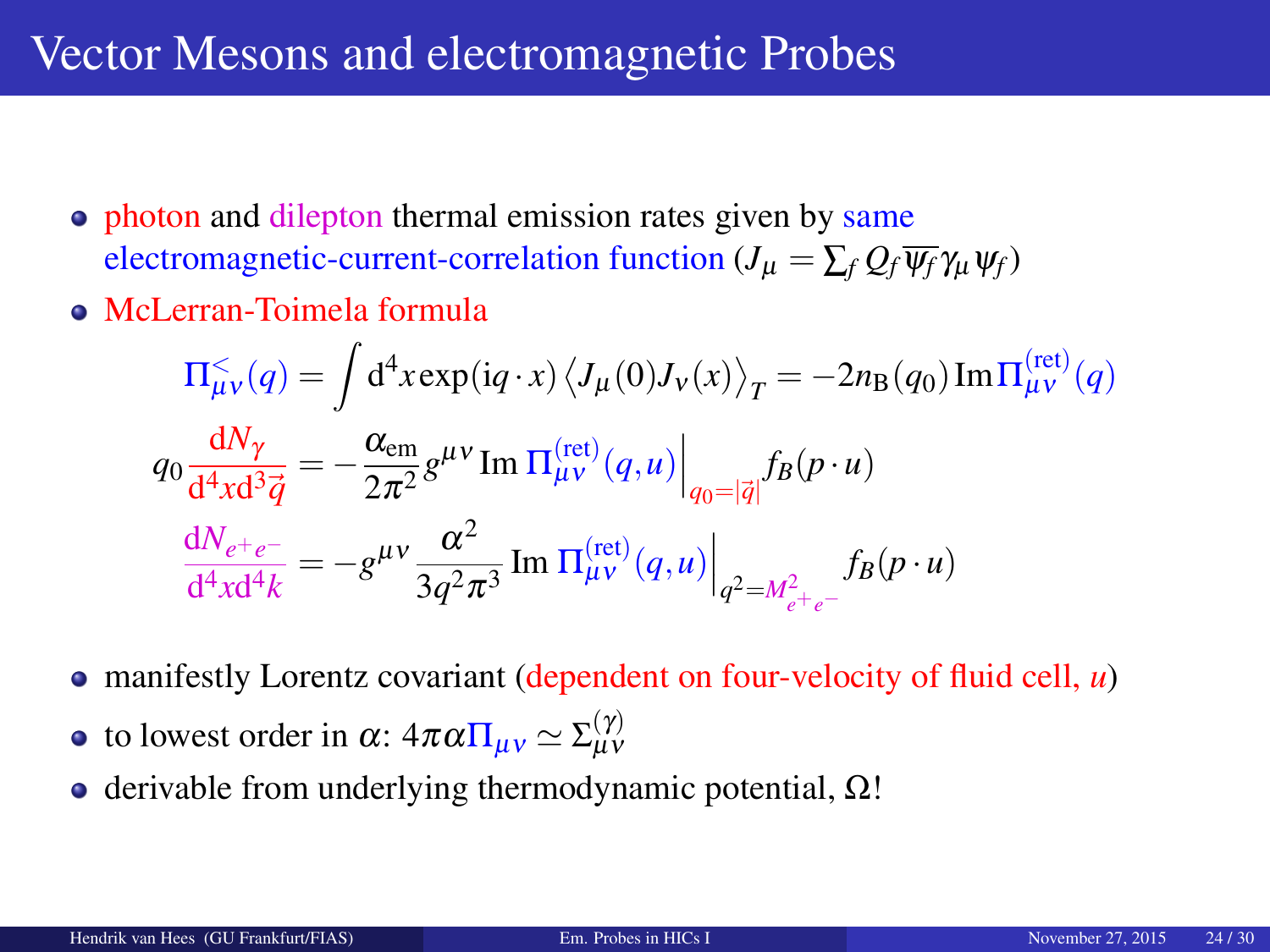• vector and axial-vector mesons  $\leftrightarrow$  respective current correlators

$$
\Pi_{V/A}^{\mu\nu}(p) := \int d^4x \exp(ipx) \left\langle J_{V/A}^{\nu}(0)J_{V/A}^{\mu}(x) \right\rangle_{\text{ret}}
$$

- Ward-Takahashi Identities of  $\chi$  symmetry  $\Rightarrow$  Weinberg-sum rules  $f_{\pi}^{2} = -\int_{0}^{\infty}$  $\boldsymbol{0}$  $dp_0^2$  $\frac{dP_0}{dP_0^2}$  [Im  $\Pi_V(p_0, 0) - \text{Im }\Pi_A(p_0, 0)$ ]
- $\bullet$  spectral functions of vector (e.g.  $\rho$ ) and axial vector (e.g.  $a_1$ ) directly related to order parameter of chiral symmetry!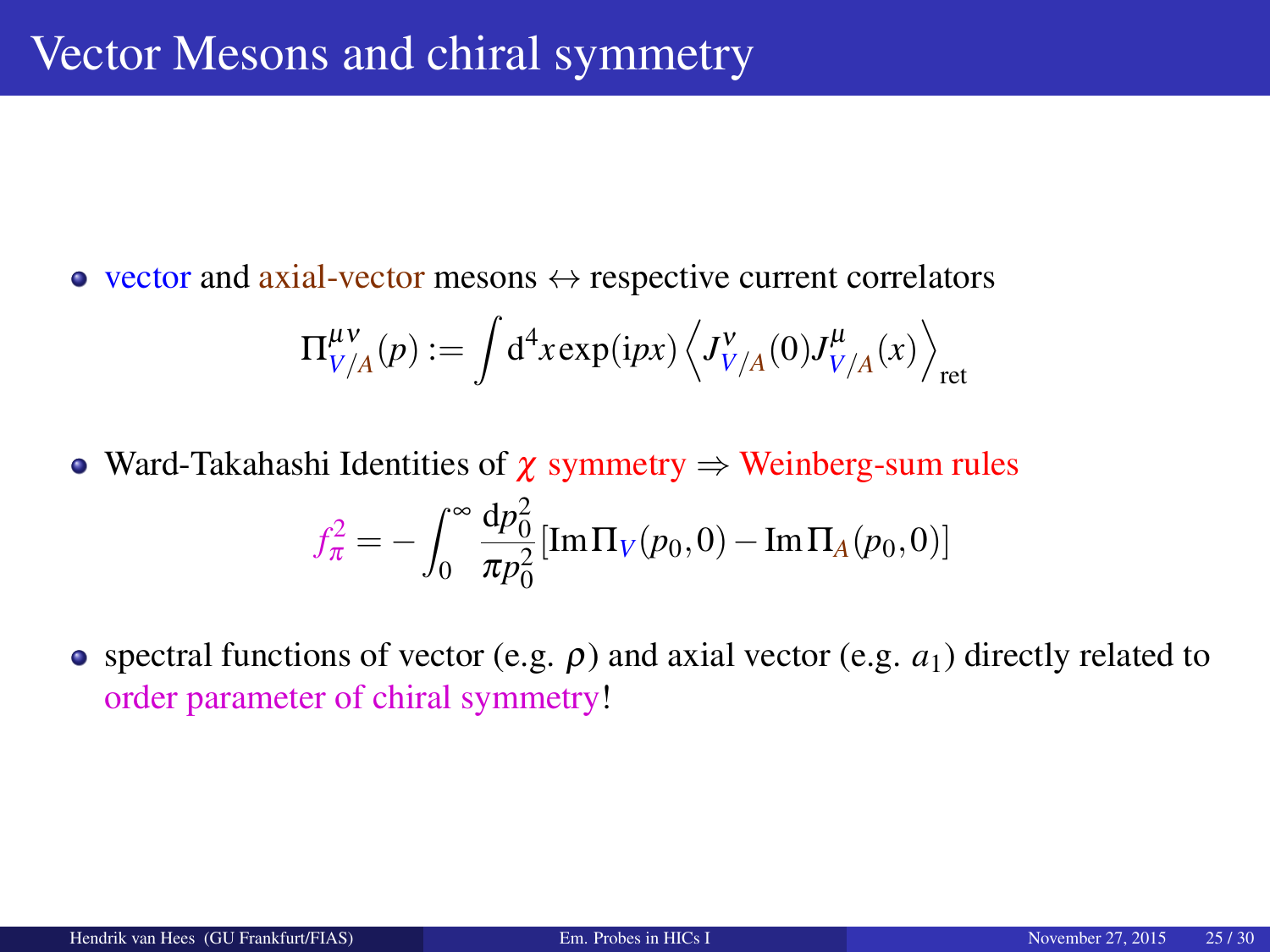# Vector Mesons and chiral symmetry



- at high enough temperatures and or densities: melting of  $\langle \overline{q}q \rangle$
- $\bullet \Rightarrow$  spontaneous breaking of chiral symmetry supended
- $\bullet \Rightarrow$  chiral phase transition; chiral-symmetry restoration ( $\gamma$ SR)
- $\bullet$  which scenario is right? microscopic mechanisms behind  $\gamma$ SR?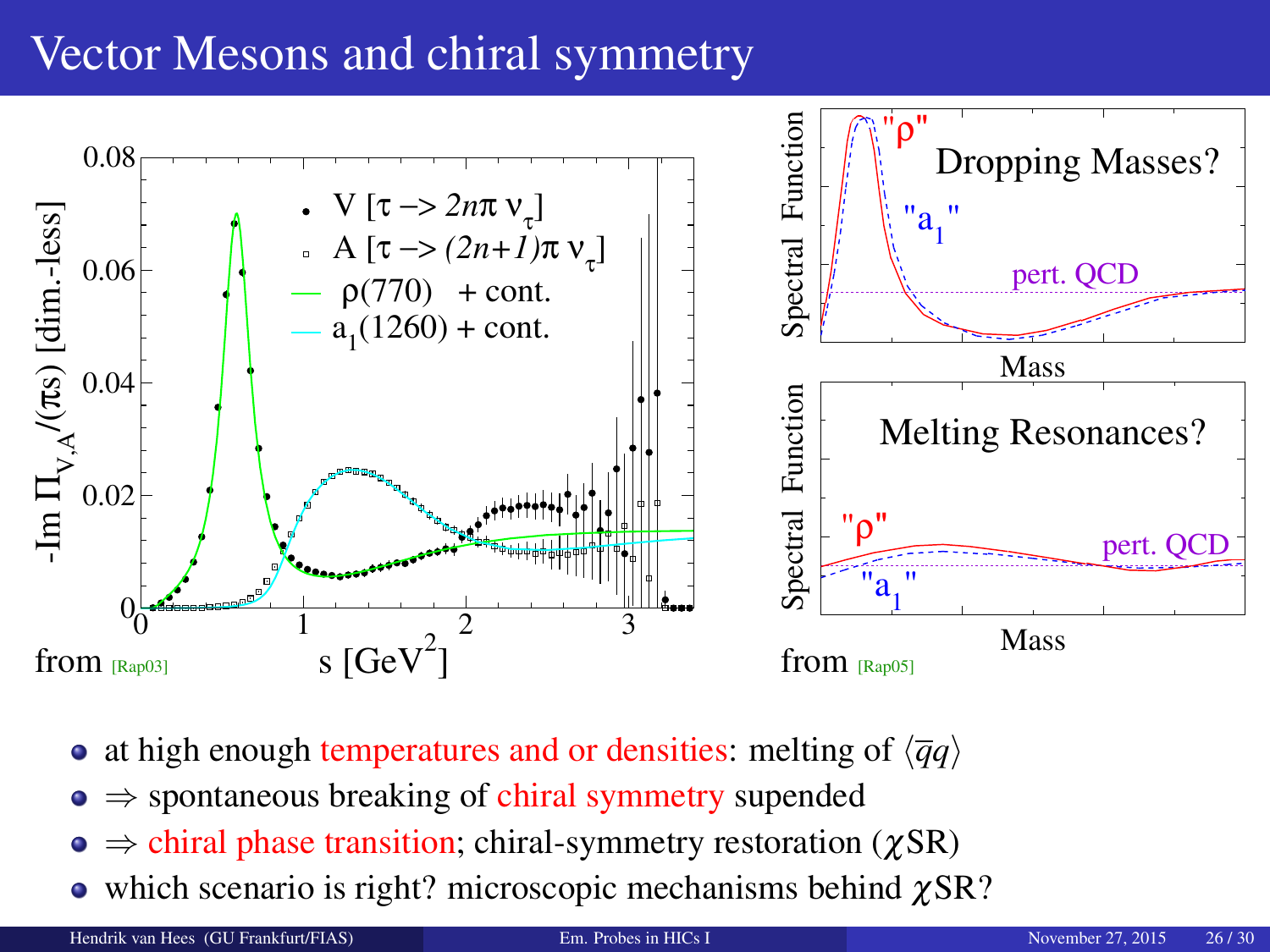<span id="page-26-2"></span><span id="page-26-0"></span>[CSHY85] K. Chou, Z. Su, B. Hao, L. Yu, Equilibrium and Nonequilibrium Formalisms made unified, Phys. Rept. 118 (1985) 1. [http://dx.doi.org/10.1016/0370-1573\(85\)90136-X](http://dx.doi.org/10.1016/0370-1573(85)90136-X)

<span id="page-26-3"></span>[DEI90a] M. Dey, V. L. Eletsky, B. L. Ioffe, Mixing of vector and axial mesons at finite temperature: an Indication towards chiral symmetry restoration, Phys. Lett. B 252 (1990) 620. [http://dx.doi.org/10.1016/0370-2693\(90\)90138-V](http://dx.doi.org/10.1016/0370-2693(90)90138-V)

<span id="page-26-4"></span>[DEI90b] M. Dey, V. L. Eletsky, B. L. Ioffe, Mixing of vector and axial mesons at finite temperature: an Indication towards chiral symmetry restoration, Phys. Lett. B 252 (1990) 620. [http://dx.doi.org/10.1016/0370-2693\(83\)91595-2](http://dx.doi.org/10.1016/0370-2693(83)91595-2)

<span id="page-26-1"></span>[Din11] M. Dine, Goldstone Bosons and Chiral Symmetry Breaking in QCD (2011), lecture notes. [http://scipp.ucsc.edu/~dine/ph222/goldstone\\_lecture.pdf](http://scipp.ucsc.edu/~dine/ph222/goldstone_lecture.pdf)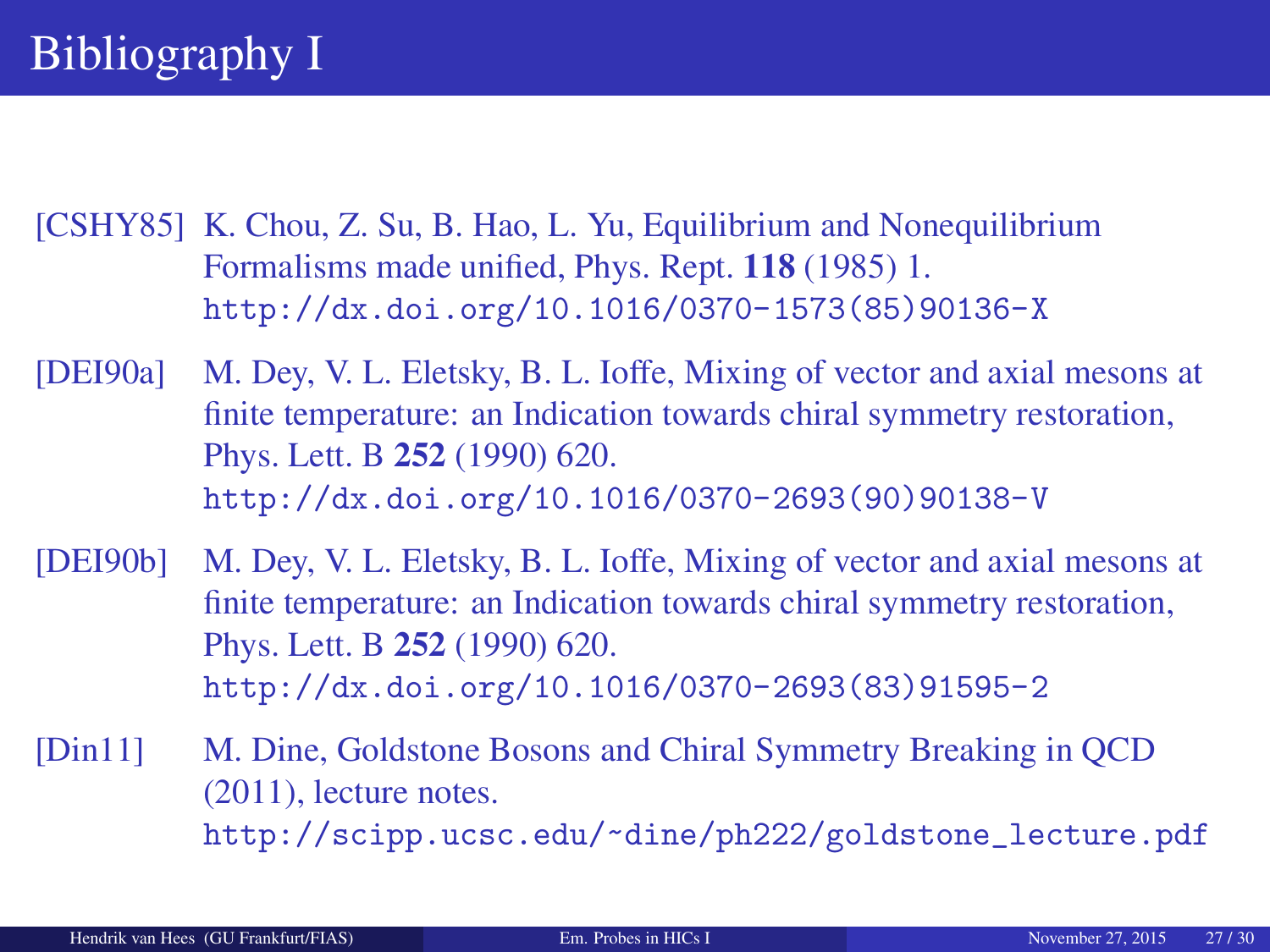# Bibliography II

- <span id="page-27-3"></span>[KG06] J. I. Kapusta, C. Gale, Finite-Temperature Field Theory; Principles and Applications, Cambridge University Press, 2 ed. (2006).
- <span id="page-27-0"></span>[Koc97] V. Koch, Aspects of chiral symmetry, Int. J. Mod. Phys. E 6 (1997) 203. <http://arxiv.org/abs/nucl-th/9706075>
- <span id="page-27-2"></span>[LeB96] M. LeBellac, Thermal Field Theory, Cambridge University Press, Cambridge, New York, Melbourne (1996).
- <span id="page-27-1"></span>[Lv87] N. P. Landsmann, C. G. van Weert, Real- and Imaginary-time Field Theory at Finite Temperature and Density, Physics Reports 145 (1987) 141. [http://dx.doi.org/10.1016/0370-1573\(87\)90121-9](http://dx.doi.org/10.1016/0370-1573(87)90121-9)

<span id="page-27-4"></span>[Rap03] R. Rapp, Dileptons in high-energy heavy-ion collisions, Pramana 60 (2003) 675. <http://dx.doi.org/10.1007/BF02705167>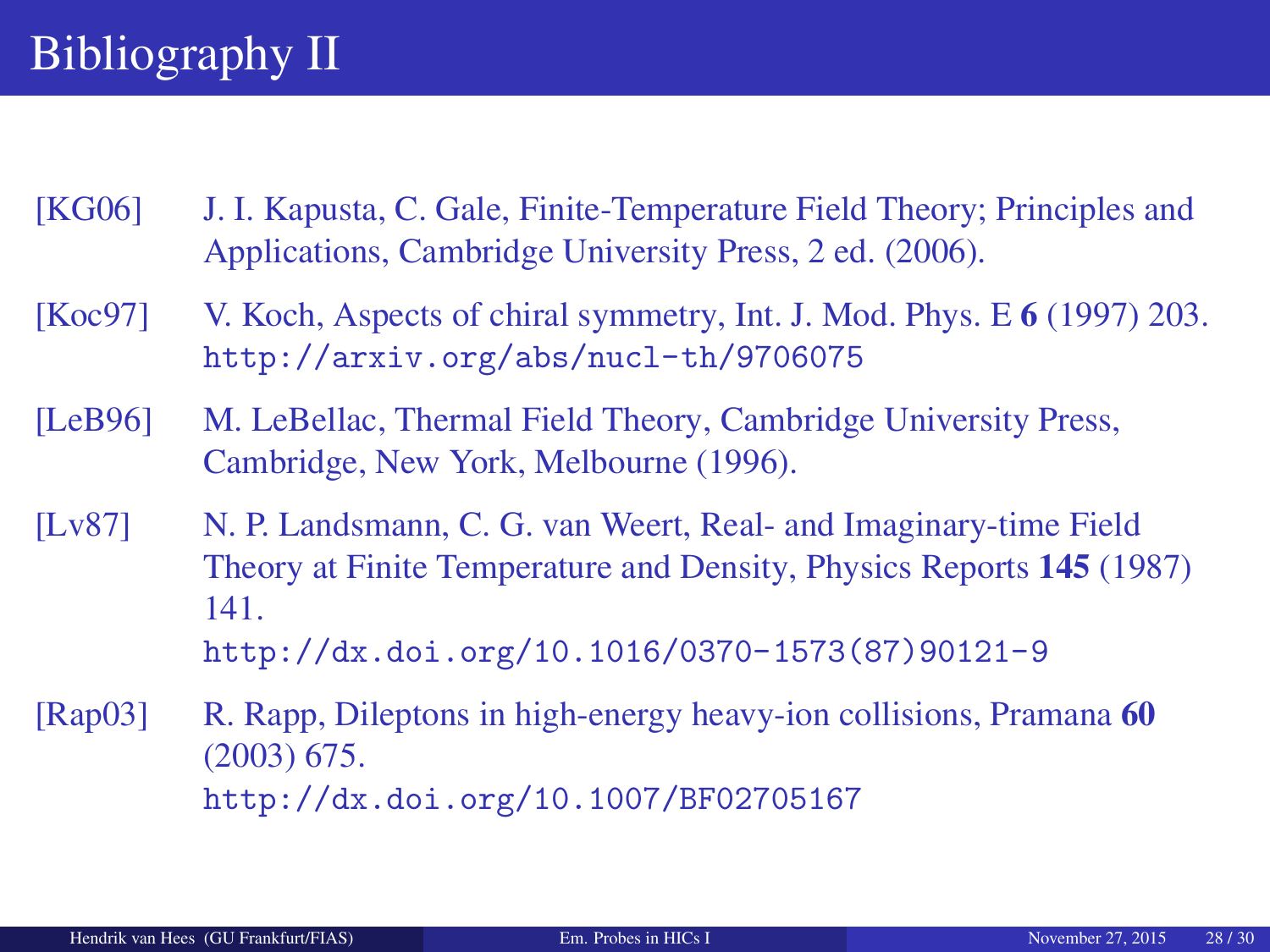# Bibliography III

- <span id="page-28-4"></span>[Rap05] R. Rapp, The vector probe in heavy-ion reactions, J. Phys. G 31 (2005) S217. <http://arxiv.org/abs/nucl-th/0409054>
- <span id="page-28-0"></span>[RW00] R. Rapp, J. Wambach, Chiral symmetry restoration and dileptons in relativistic heavy-ion collisions, Adv. Nucl. Phys. 25 (2000) 1. <http://arxiv.org/abs/hep-ph/9909229>
- <span id="page-28-1"></span>[Sch03] S. Scherer, Introduction to chiral perturbation theory, Adv. Nucl. Phys. 27 (2003) 277. <http://arxiv.org/abs/hep-ph/0210398>
- <span id="page-28-2"></span>[SYZ96] J. V. Steele, H. Yamagishi, I. Zahed, Dilepton and Photon Emission Rates from a Hadronic Gas, Phys. Lett. B 384 (1996) 255. [http://dx.doi.org/10.1016/0370-2693\(96\)00802-7](http://dx.doi.org/10.1016/0370-2693(96)00802-7)
- <span id="page-28-3"></span>[SYZ97] J. V. Steele, H. Yamagishi, I. Zahed, Dilepton and photon emission rates from a hadronic gas. II, Phys. Rev. D 56 (1997) 5605. <http://link.aps.org/abstract/PRD/V56/P05605>